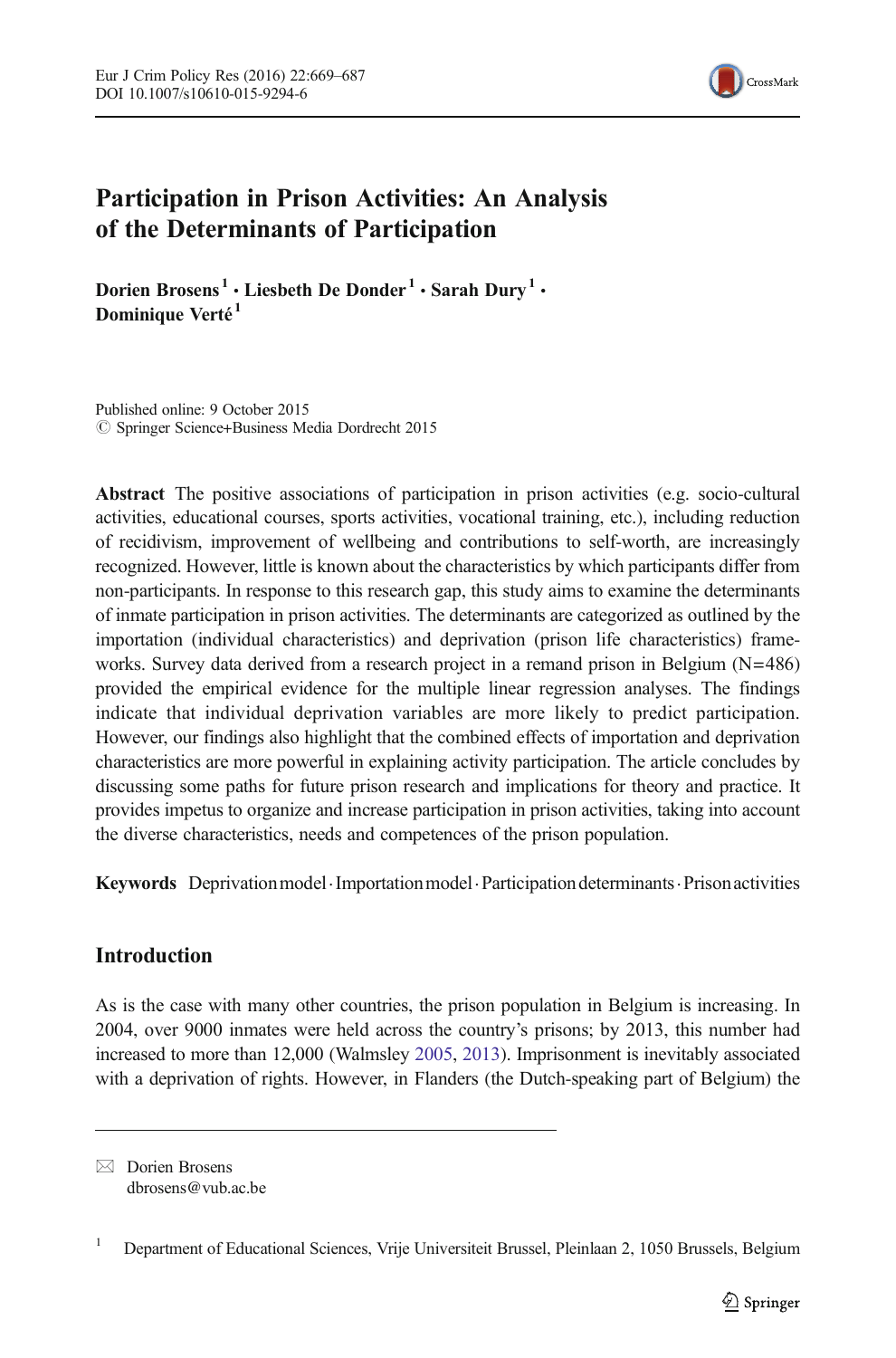legislation clearly states that prisoners remain citizens and thus should not be excluded from the normal services provided to society (Flemish Government [2000](#page-16-0), [2013](#page-16-0)). This form of reasoning has also found acceptance on the international level; for instance, the Standard Minimum Rules for the Treatment of Prisoners (United Nations [1955](#page-18-0)) and the European Prison Rules (Committee of Ministers [2006\)](#page-15-0) both stipulate the prisoners' right to have access to cultural activities, educational courses, vocational training, a library and sports activities. These are all non-treatment programmes, and in this article, we refer to these services and activities collectively as 'prison activities'. In order to provide prisoners with access to these activities, the 'import model' was introduced into Flemish (as well as Norwegian) prisons (e.g. Gröning [2014;](#page-16-0) Hetland et al. [2007](#page-16-0)). The import model implies that the services offered in prison are equivalent to those available outside prison. The public sector outside of the prisons has the responsibility to offer activities within correctional institutions (Hetland et al. [2007](#page-16-0)). This means for instance that the same teacher can give lessons within and outside prison, and that the courses offered in the prison are equivalent to the education offered in wider society. This 'import model' is the contrary of what is happening in most European prisons; mostly it is the responsibility of the prison system to provide services and assistance to prisoners through their own staff (Best [1999\)](#page-15-0). As the Flemish government is responsible for the funding and provision of these activities, most of them are offered in the Dutch language.

It is increasingly recognized that participation in prison activities can have a positive effect on a number of outcomes. For instance, by going to the library, prisoners may improve their literacy skills (Greenberg et al. [2007\)](#page-16-0); it can also take their minds off prison life and help them create their own emotional space (Peshers and Patterson [2011\)](#page-17-0). Concerning (vocational) education, studies show that inmates who participate in these kinds of activities have better employment patterns after their release (Lawrence et al. [2002](#page-17-0); Vacca [2004](#page-18-0)) and are involved in fewer disciplinary violations during their imprisonment (Gerber and Fritsch [1995](#page-16-0)). The latter is also the case for prisoners participating in sports activities (Martos-García et al. [2009](#page-17-0); Meek and Lewis [2014](#page-17-0)). Besides this, doing such exercises can improve physical health (Nelson et al. [2006](#page-17-0); Gallant et al. [2015;](#page-16-0) Vaiciulis et al. [2011\)](#page-18-0) and psychological functioning (Martos-García et al. [2009](#page-17-0)).

According to Crittenden [\(2013\)](#page-16-0), research into prison activities typically examines two themes: necessary additional programming (e.g. Cullen and Jonson [2011;](#page-16-0) Green et al. [2005\)](#page-16-0) and the evaluation of existing programming (e.g. French and Gendreau [2006;](#page-16-0) Lawrence et al. [2002](#page-17-0); MacKenzie [2000](#page-17-0)). However, few studies have investigated participation in prison activities (Crittenden [2013\)](#page-16-0). Furthermore, a literature review conducted by Brosens [\(2013\)](#page-15-0) has demonstrated that most of the participation studies focus on one kind of prison programme and consequently overlook the fact that prisoners can engage in different activities. Therefore, in this article we investigate the relationship between importation and individual deprivation characteristics, and the participation of prisoners in multiple activities.

### Theoretical Background

Participation in prison activities is considered a way of adapting to prison life (Dhami et al. [2007](#page-16-0); Souza and Dhami [2010\)](#page-18-0). Adaptation to imprisonment has been a topic of research since 1940 (Jiang and Fisher-Giorlando [2002\)](#page-17-0); the two dominant models that explain this phenomenon, developed in the mid-twentieth century but still prevalent today, are the deprivation and importation models (e.g. Dhami et al. [2007;](#page-16-0) Gover et al. [2000](#page-16-0)).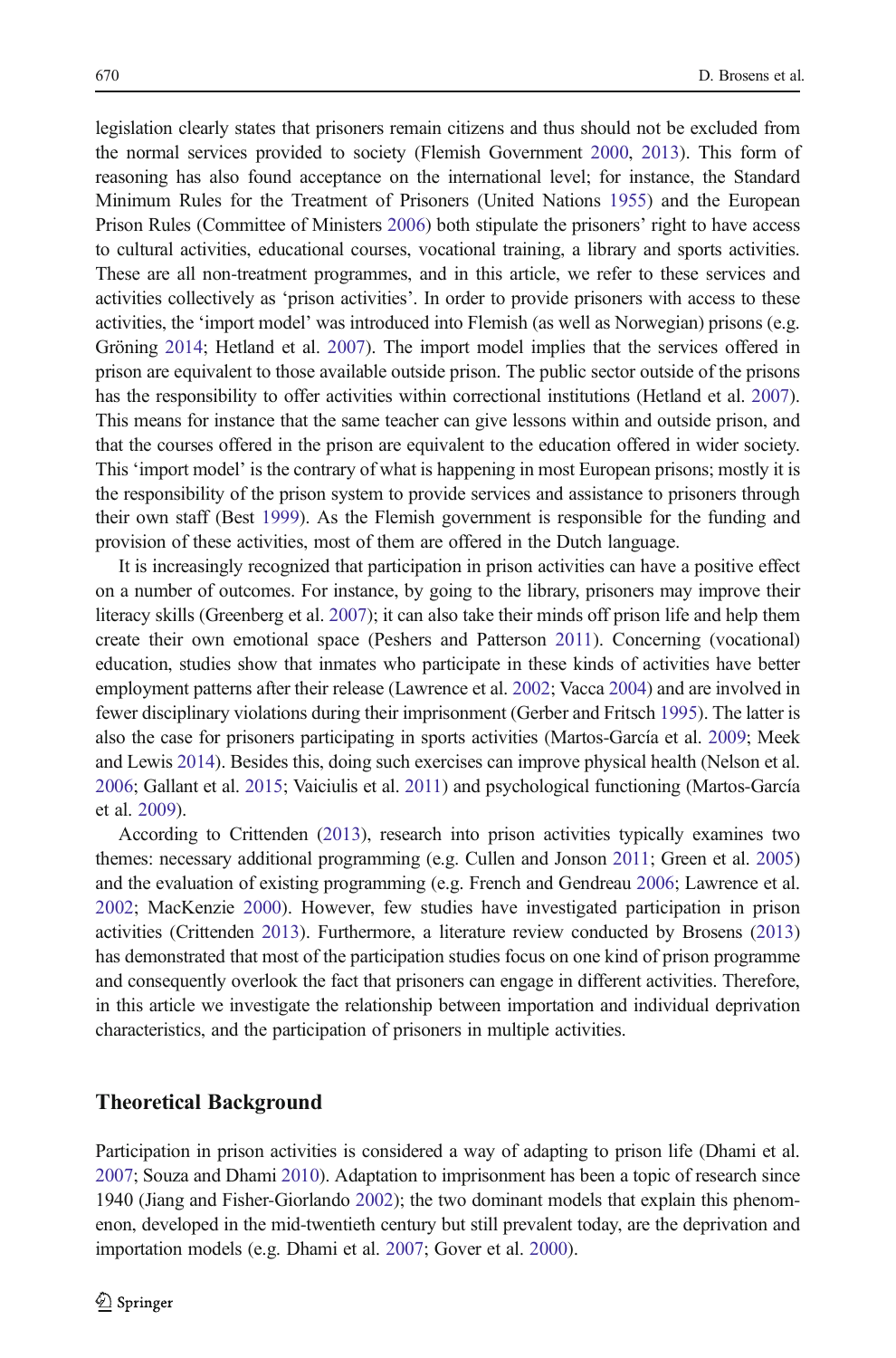The deprivation model (also called the indigenous or functional model—Rowe [2007](#page-17-0)) was first introduced by Clemmer ([1940](#page-15-0)), a pioneer in the field of prison research. He describes the process of 'institutionalization' by stating that prisoners are shaped and transformed by the institutional environment in which they live. In correctional institutions, this process is called 'prisonization'. Prisons can be considered as total institutions that are cut off from the outside world (Goffman [1968](#page-16-0)). Through prisonization, inmates take on to a greater or lesser degree the folkways, mores, customs, and general culture of a penitentiary (Clemmer [1940](#page-15-0), p. 299). In other words, the norms of prison life are incorporated into the prisoners' patterns of thought, feelings and acts (Haney [2003](#page-16-0)). Clemmer's ideas are extended by Sykes [\(1958\)](#page-18-0), who argues that confinement is inextricably bound up with 'the pains of imprisonment'. Prisoners are deprived of their liberty, goods and services, heterosexual relationships, autonomy and security. This can in some ways coincide with a 'mortification of the self', a concept introduced by Goffman [\(1968\)](#page-16-0). Mortification of the self involves the process through which an individual loses their social identity and is humiliated. Immediately upon the confinement of a prisoner, the correctional institution places a barrier between the prisoner and the wider world. Consequently, certain roles are lost and prisoners are slowly shaped to fit into the administrative machinery. Both Goffman ([1968](#page-16-0)) and Sykes ([1958](#page-18-0)) emphasize that the experienced deprivations or pains of imprisonment have an influence on how someone reacts to their confinement. In summary, it may be stated that prisoners' adjustment can be predicted according to prison-specific variables, or in other words, by the correctional environment itself (Cao et al. [1997;](#page-15-0) van der Laan and Eichelsheim [2013\)](#page-18-0).

In response to the deprivation model, Irwin and Cressey ([1962](#page-17-0)) introduced the importation model. Their underlying idea is that inmates bring their social backgrounds and patterns of behaviour with them when they enter prison. In opposition to the deprivation model, advocates of the importation model do not see the prison as a closed system, but rather as a system that interacts with the outside world (Lahm [2008\)](#page-17-0). This theoretical orientation considers those characteristics of individuals that predate confinement as decisive for their adaptation to prison life, or in other words, how prisoners deal with imprisonment depends on the characteristics of the prisoners themselves (Cao et al. [1997](#page-15-0); Dye [2010;](#page-16-0) Jiang et al. [2005](#page-17-0); van der Laan and Eichelsheim [2013](#page-18-0)).

Early studies on adaptation to prison life consider the deprivation and importation models as opposite frameworks, while more recent studies see them as complementary rather than competing models. Such an integrated model recognizes both the experiences that prisoners bring into the correctional institution, as well as their experienced deprivations (Dobbs and Courtney [2005](#page-16-0)).

Many of the studies that examine the deprivation and/or importation model focus on its relation with negative behavioural responses to imprisonment, such as prison violence and misconduct (e.g. Jiang and Fisher-Giorlando [2002;](#page-17-0) Lahm [2008](#page-17-0); Tasca et al. [2010\)](#page-18-0). Some of these studies have found that both the importation and deprivation models can predict prison misconduct (e.g. Jiang and Fisher-Giorlando [2002](#page-17-0); Lahm [2008](#page-17-0); Tasca et al. [2010](#page-18-0); Wooldredge et al. [2001](#page-18-0)), while others found the importation theory to be more influential in explaining the variance of prison misconduct (e.g. Cao et al. [1997;](#page-15-0) Lahm [2008\)](#page-17-0).

Both theories can also be used to elucidate the importance of participation in prison activities for prisoners' adaptation. While involvement in prison misconduct and violence can be seen as negative criteria related to prison adaptation, participation in prison activities can be considered a positive behavioural response to imprisonment (Lui [2011](#page-17-0)). Nonetheless, only a few studies are available on the relation between the deprivation/importation model and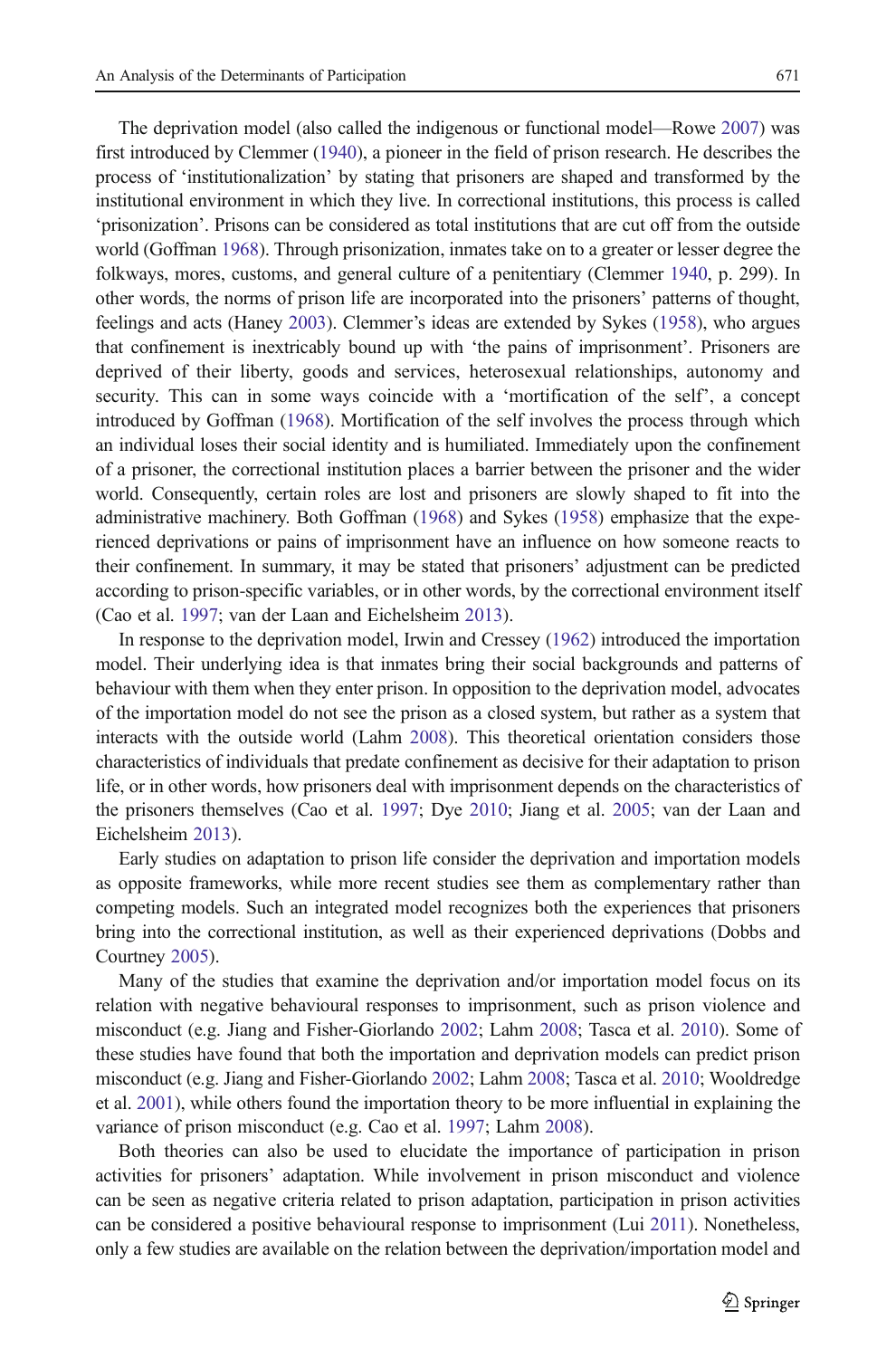participation in prison activities. The research of Dhami et al. ([2007](#page-16-0)) is a notable exception; they investigate the effects of the time spent in prison (deprivation variable on an individual level—Lahm [2008\)](#page-17-0) and quality of life before prison (importation) on inmates' adaptation to prison life. One of the investigated forms of adaptation is participation in regime activities and the number of programmes attended. The measure of quality of life is based on five variables: whether or not prisoners had finished secondary school, were employed, used drugs, had a relationship and had been previously incarcerated. The results reveal that participation in prison activities was higher among prisoners who had a poor quality of life before detention and who had been incarcerated for a longer period of time (Dhami et al. [2007\)](#page-16-0).

To our knowledge, this is the only study that links importation and deprivation characteristics and participation in prison activities as a way of adapting to prison life. The research of Dhami et al. ([2007](#page-16-0)) could however be extended by increasing the number of variables used for deprivation and importation. One independent variable that is related to prison life (deprivation) and included in previous studies concerning adaptation to prison life—although not in the research of Dhami et al. [\(2007](#page-16-0))—is receiving visitors. Some researchers include visitation as an individual measure of deprivation: it is a personal factor that can be affected or influenced by the correctional institution (Lahm [2008,](#page-17-0) [2015\)](#page-17-0). Others consider getting visitors to be an additional factor that is not considered in the initial importation and deprivation frameworks, but is nevertheless included in the integrated model (Dobbs and Courtney [2005\)](#page-16-0). Cochran [\(2012\)](#page-15-0), Jiang and Winfree ([2006](#page-17-0)) and Lahm [\(2008\)](#page-17-0) have investigated the relationship between being visited and the likelihood of engaging in prison misconduct, but their findings are inconsistent. Cochran ([2012](#page-15-0)) found that receiving visitors is associated with a lower incidence of prison misconduct, while both Jiang and Winfree [\(2006\)](#page-17-0) and Lahm [\(2008](#page-17-0)) conversely found no relationship between these two features. It should be noted, however, that Dhami et al. ([2007](#page-16-0)) mention that future research could identify to what extent the degree of adaptation is affected by the quality and quantity of contact with the outside world. In addition, research into participation in educational courses while in prison has shown that prisoners who receive visitors are more likely to participate than those who do not receive visitors (Rose [2004\)](#page-17-0).

Other measures of deprivation included in previous studies concerning adaptation to prison life are, for instance, level of security, the prison's location (rural or urban), level of overcrowding, prison population size and number of correctional staff (Cao et al. [1997;](#page-15-0) Dhami et al. [2007;](#page-16-0) Dye [2010](#page-16-0): Lahm [2008\)](#page-17-0), which can all be considered as prison-level deprivation variables (Lahm [2008](#page-17-0)).

Meanwhile, importation variables included in previous research, besides the variables investigated by Dhami et al. ([2007](#page-16-0)), include gender, age and race (Cao et al. [1997;](#page-15-0) Dye [2010](#page-16-0); Lahm [2008](#page-17-0)). Research outside prison has shown that participation is unequally distributed among people based on these variables (e.g. Birchwood et al. [2008;](#page-15-0) De Donder et al. [2014](#page-16-0); Storen and Helland [2010\)](#page-18-0). In addition, the relationship between some of these importation variables and participation in certain prison activities has already been investigated. For instance, younger prisoners are more likely to take part in sports programmes (Lewis and Meek [2012\)](#page-17-0), as are male prisoners when compared to their female counterparts (Meek [2014](#page-17-0)). Concerning nationality, foreign national prisoners are frequently excluded from educational and training courses due to tests or selection criteria they cannot meet (van Kalmthout et al. [2007](#page-18-0)). Other importation variables included in previous studies are, for instance, histories of mental illness, juvenile incarceration (Cao et al. [1997](#page-15-0)) and seriousness of criminal case (Lahm [2008](#page-17-0); van der Laan and Eichelsheim [2013](#page-18-0)).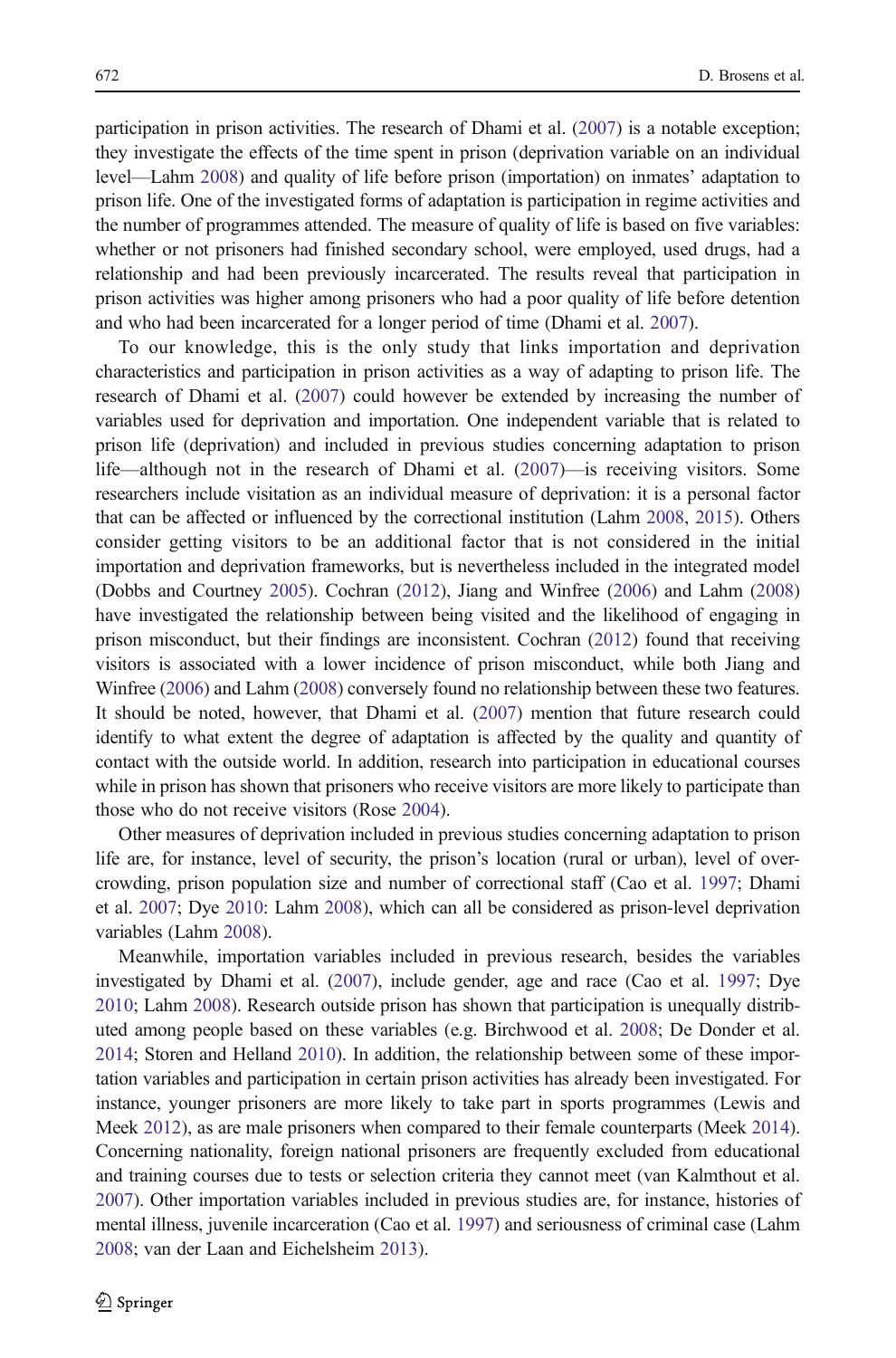# The Current Study

Whereas studies concerning adaptation to imprisonment are widespread, our study contributes to the existing literature in several ways. First, previous studies focus mainly on prison violence and misconduct, two forms of negative behavioural response to imprisonment. Few studies have empirically tested the influence of individual (importation) and prison life (deprivation) characteristics on participation in prison activities, which can be considered a positive response to incarceration. Second, most of the previous studies using the importation/ deprivation models were conducted in Anglo-Saxon countries (van der Laan and Eichelsheim [2013](#page-18-0)).

To summarize, the aim of our study is to examine the determinants of participation in prison activities, and further, to identify those features (importation or deprivation) which contribute most to explaining inmates' participation. Nevertheless, only a limited number of independent variables will be examined, as the study took place within only one correctional institution (which limits the possibilities of including prison-level measures of deprivation) and no questions were asked concerning histories of mental illness, juvenile incarceration, etc. (which restricts the number of importation variables).

# Data and Methods

### Participants

The target population of the study comprises all the prisoners of a single remand prison in Belgium (N=677). Although the study aimed to question the entire prison population, not all prisoners  $(N=20)$  were able to participate (e.g. they were staying in the hospital, locked up in an isolation cell, held semi-liberty status, were under a special security regime, etc.). All of the other prisoners were personally asked to be voluntarily involved in the study. Of the 657 prisoners that were able to participate in the research, 486 agreed and were surveyed. The sample obtained represents a response rate of 73.97 %, and includes 88.9 % ( $n=432$ ) male and 11.1 % (n=54) female prisoners aged between 17 and 67 years old (M=32.99, SD=10.48). The respondents were ethnically diverse; 39.4  $\%$  (n=181) held Belgian nationality, while 60.6 % (n=278) were foreign national prisoners; 37.5 % (n=170) respondents had between 0 and nine years of education, 41.1 % (n=186) between 10 and 12 years, and 21.4 % (n=97) had 13 years or more (kindergarten excluded). In addition, 62.9 % (n=295) of the prisoners had a partner and 48.2 % had children (n=209).

# Data Collection

Using a structured questionnaire, information was collected on various aspects of participation in prison activities (i.e. educational courses, library, socio-cultural activities, sports activities and vocational training). This research project was developed in close co-operation with professionals from each sector offering activities in the respective prison. The data collection took place in October 2012 and over 20 volunteers helped gather the data (i.e. activity providers and members of the university). The questionnaire was available in 13 languages and was self-administered. However, the prisoners also had the opportunity to ask for additional clarification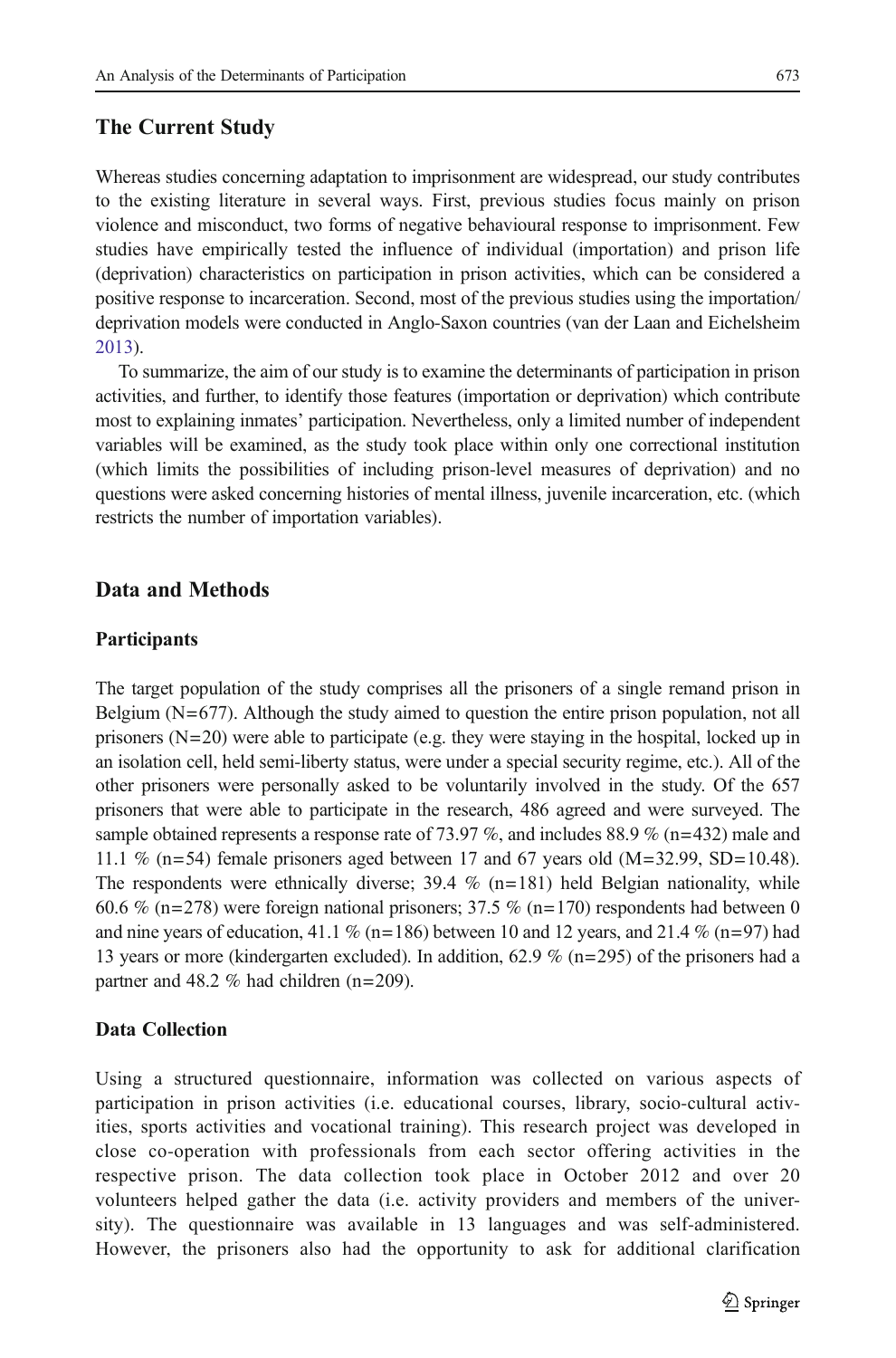regarding unclear questions. Furthermore, respondents with reading and writing difficulties could receive assistance from one of the volunteers, which also allowed less literate persons to participate. Nevertheless, prisoners could also refuse to participate. With the purpose of protecting the participants, approval for this research project was obtained from the Ethical Committee of the University. As prison inmates are under certain constraints due to their imprisonment, the ability of a prisoner to make a voluntary and independent decision to participate might be questioned. However, participation in this research posed minimal risk to the participants.

#### **Measures**

#### Dependent Variable

To get an insight into the level of *participation of prisoners in the different prison activities*, we asked the respondents the following questions:

- $\bullet$  Have you practised any sports in the past month? (0=no, 1=yes)
- Are you currently taking any classes in prison?  $(0=no, 1=yes)$
- Have you already had contact with the employment and training service?  $(0=no, 1=yes)$
- $\bullet$  Do you go to the library? (0=no, 1=yes)
- Have you taken any socio-cultural training courses?  $(0=no, 1=yes)$

Thereupon, a computed variable named 'participation in different prison activities' was created. The scores for this variable range from  $0$  (= participation in no activities) to  $5$  (= participation in five activities).

#### Independent Variables

The independent variables consisted of measures of deprivation and importation. Because the study only took place in one prison, we excluded prison structural variables to indicate deprivation (e.g. security level, crowding, number of correctional staff, population size and prison location—Lahm [2008\)](#page-17-0). We included the following individual deprivation variables: time served (1=less than one month; 2=between one and six months; 3=more than six months), and whether or not prisoners received visitors  $(0=$  not receiving any visitors;  $1=$ receiving visitors).

The *importation variables*, based on the literature, are gender, age, nationality and quality of life before imprisonment. Previous research has shown that the first three variables have an influence on other forms of adaptation to prison life, like prison misconduct (e.g. Lahm [2008](#page-17-0); van der Laan and Eichelsheim [2013](#page-18-0)) and suicide (Dye [2010\)](#page-16-0). Nevertheless, the only study focusing on the relationship between importation variables and participation in prison programmes (Dhami et al. [2007\)](#page-16-0) did not include these variables. As research has shown that there is a link between age, gender, nationality and participation in certain prison programmes (e.g. age and sport— Lewis and Meek [2012](#page-17-0); gender and sport—Meek [2014;](#page-17-0) nationality, and educational and training courses—van Kalmthout et al. [2007\)](#page-18-0), it would be interesting to investigate their relationship with participation in multiple prison programmes. Furthermore, Dhami et al. ([2007](#page-16-0)) included quality of life before imprisonment as a measure of importation. However, as this is the only study focusing on participation in prison programmes as a form of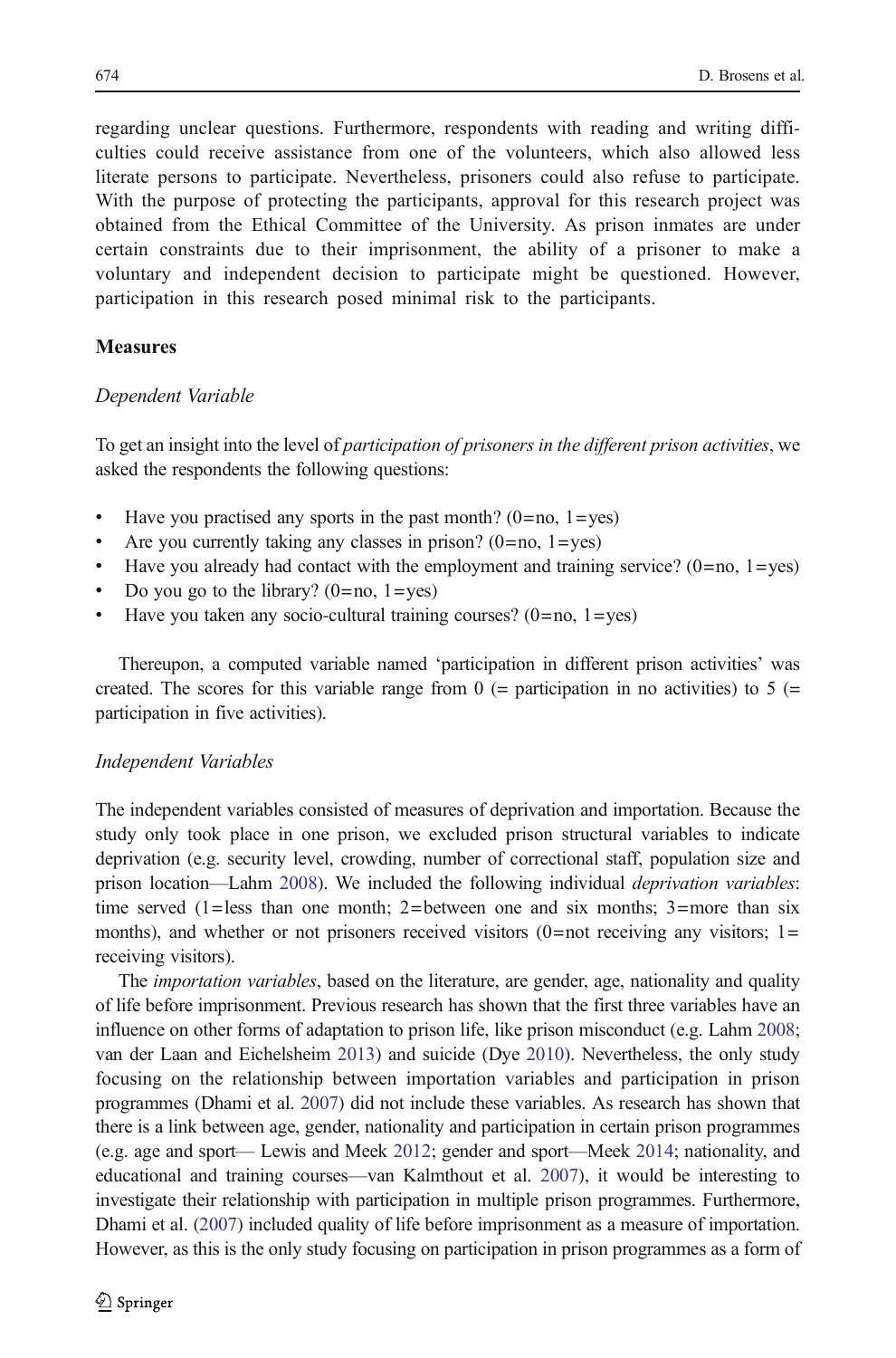adaptation to prison life, it would also be interesting to include this measure within our study to see if the results are comparable.

Age was measured as a continuous variable by asking prisoners to report their year of birth; afterwards, their age was calculated. Gender and nationality were dichotomous dummy variables (0=male, 1= female; 0=Foreign, 1=Belgian). The measurement of quality of life before detention was based on the research of Dhami et al. ([2007\)](#page-16-0), using education, having a partner, employment status and previous detention status as quality of life variables. Because the authors coded the different variables relating to quality of life before detention as -1 (poor quality of life) and 1 (high quality of life), these scores were also applied in our study. Education was measured according to years of school attended (without counting kindergarten). Respondents who attended school for less than 13 years (people can finish secondary school in 13 years) were coded as -1. If the respondent attended school for at least 13 years, they were coded as 1. Having a partner and being employed were similarly coded: -1 for a negative response, 1 for a positive response. A reverse coding was used for prior imprisonment: -1 if someone had been in prison before, and 1 if it was the first time.

Afterwards, the scores of the different variables were computed and the prisoners divided into two groups, comprising prisoners with a 0 or negative score (i.e. some or all aspects of a poor quality of life before detention), and prisoners with a positive score (i.e. some or all aspects of a good quality of life before detention). In addition to the previous importation variables that were based on the literature, we added two importation variables in our analyses: having children, as a potential source of support (e.g. Jiang and Winfree [2006](#page-17-0)), and a command of the Dutch language. The inclusion of whether or not someone has children is based on the motivational literature, which states that some prisoners take part in prison activities because they want to be a role model for their children (e.g. Schlesinger [2005](#page-17-0); Torre and Fine [2005](#page-18-0)). However, the question remains as to whether these prisoners effectively participate more. Command of the Dutch language is included because most of the prison activities are offered in Dutch, and many foreign national prisoners experience language problems during their detention (Barnoux and Wood [2013](#page-15-0)). Having children was measured as a dichotomous variable (0=having no children; 1=having children), while a command of the Dutch language was measured using a 3-point scale ranging between  $1 = \text{very good}, 2 = \text{little}$ bit, and 3=not at all.

#### Analytic Strategy

Two stages of analysis were used. First, Pearson correlations were used to evaluate the associations between participation in prison activities and the diverse importation and deprivation characteristics. Second, after having controlled for outliers and multicollinearity, multiple linear regression analyses were conducted to predict participation in prison activities. In total, we tested three models: model 1 included the deprivation variables, model 2 the importation variables and model 3 was a combination of the deprivation and importation variables. In order to help calculate the importance of each independent variable in predicting participation in prison activities, unstandardized coefficients and standard errors are presented. Statistical significance was inferred at a two-tailed value of  $p \le 0.05$ , and a tendency towards difference at a value of  $p \leq 0.10$ .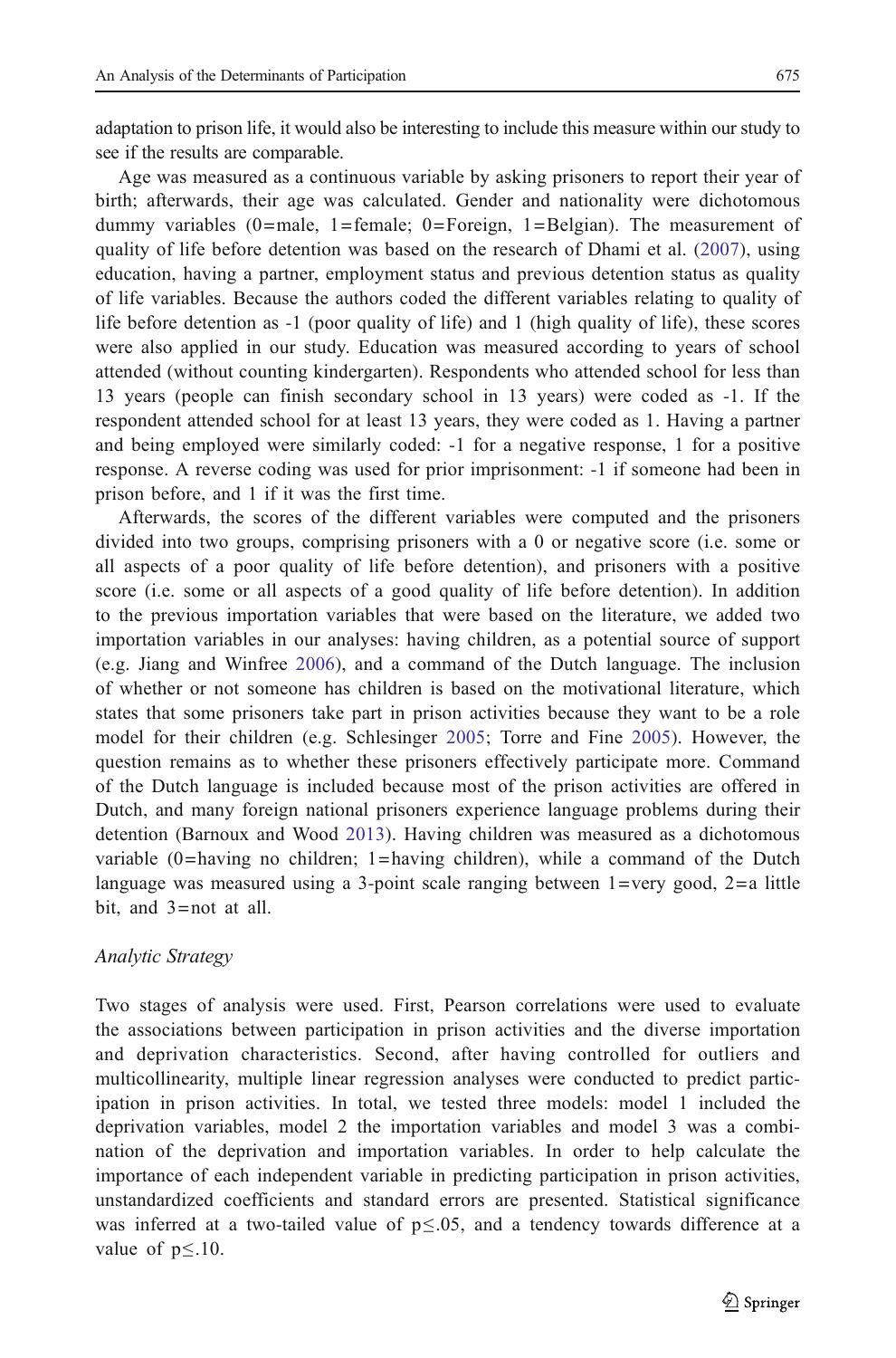# **Results**

### Descriptive Statistics

Table 1 presents the descriptive statistics for the dependent and independent variables included in our study. The table reveals that the mean frequency of participation in prison activities was 1.68. This result indicates that the number of prison activities in which prisoners participated was overall fairly low.

Time spent in prison and receiving visitors served as the inmates' deprivation characteristics. The mean value for time served was 2.04, which means that most of the respondents had been in prison for between one and six months. Additionally, 68.4 % of the respondents had received visitors at least once.

Six variables were included as indicators of importation: age, gender, nationality, command of the Dutch language, having children and quality of life before detention. The respondents were aged between 18 and 67 years (average age was 32.99 years); 39.6 % held Belgian nationality, 10.9 % were female and 88.9 % were male. The mean value for understanding the Dutch language was 1.72, which means that most of the prisoners had either a very good or an adequate understanding of the Dutch language. In addition, 48.2 % of the respondents had children, while 22.7 % of the respondents had a good quality of life before detention and 77.3 % a bad quality of life. Among the inmates, 21.4 % had presumably finished secondary school and gone on to receive at least 13 years of schooling (without counting kindergarten); 30.7 % of the prisoners had been employed before their detention, while 62.9 % had a partner and for 53.9 % it was their first confinement.

| Variables                               | $\%$ | Mean $(SD)$   | Range   |
|-----------------------------------------|------|---------------|---------|
| Dependent variable                      |      |               |         |
| Participation in prison activities      |      | 1.68(0.98)    | $0 - 4$ |
| Independent variables                   |      |               |         |
| Individual deprivation variables        |      |               |         |
| Receiving visitors (yes)                | 68.4 |               |         |
| Time served                             |      | 2.04(.59)     | $1 - 3$ |
| Importation variables                   |      |               |         |
| Gender (man)                            | 88.9 |               |         |
| Age (years)                             |      | 32.99 (10.48) | 18-67   |
| Nationality (Belgian)                   | 39.6 |               |         |
| Command of the Dutch language           |      | 1.72(0.80)    | $1 - 3$ |
| Having children                         | 48.2 |               |         |
| Quality of life before detention (good) | 22.7 |               |         |
| Possibly finished secondary school      | 21.4 |               |         |
| Employed before detention (yes)         | 30.7 |               |         |
| Having a partner (yes)                  | 62.9 |               |         |
| First time in prison (yes)              | 53.9 |               |         |
|                                         |      |               |         |

Table 1 Variables and descriptive statistics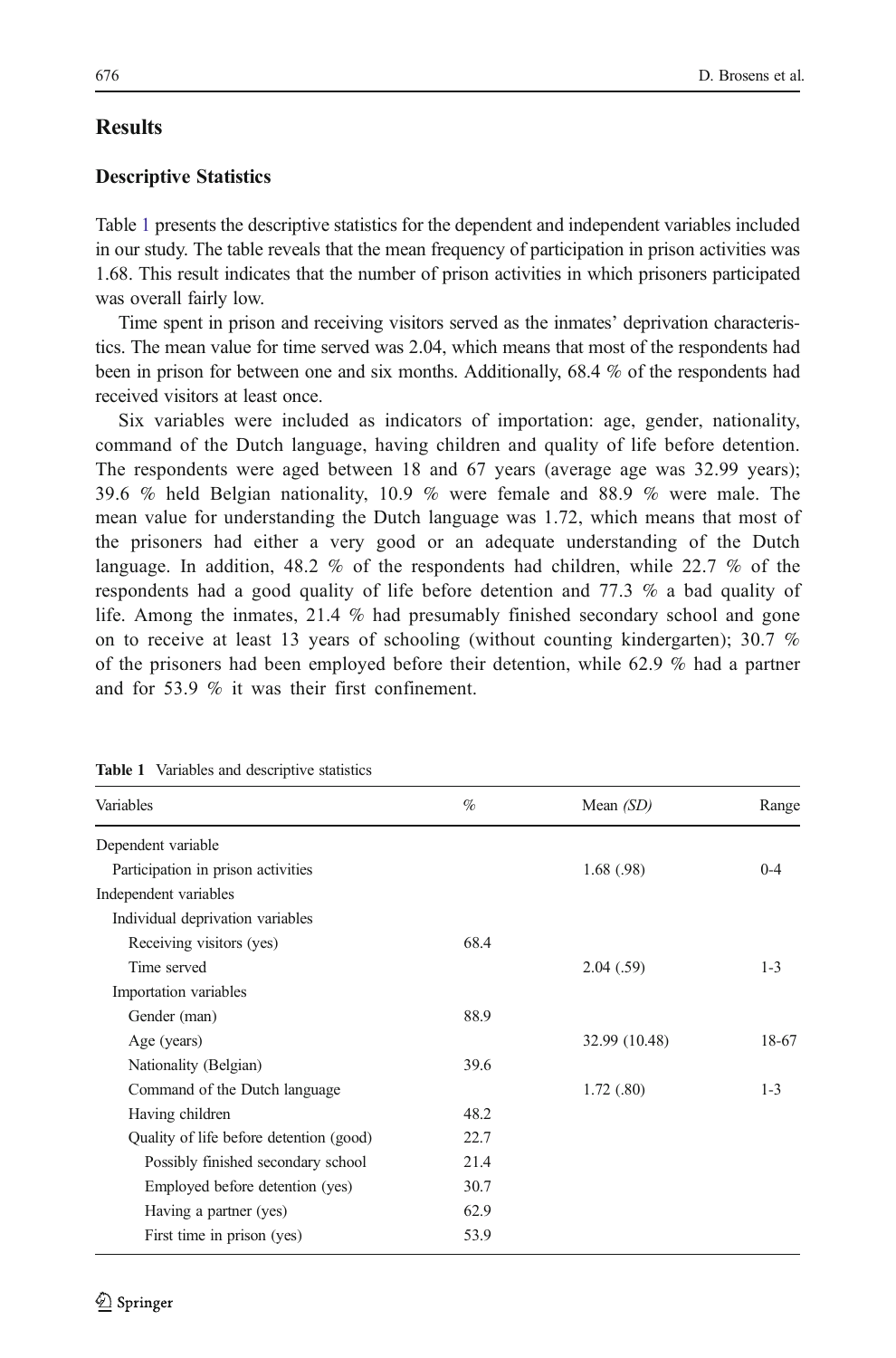### **Correlations**

Table [2](#page-9-0) presents the correlation coefficients for the variables used in the analyses. Time served showed the highest correlation with participation in prison activities, followed by command of the Dutch language, and whether or not prisoners were receiving visitors. Participation in prison activities was not significantly related to gender or quality of life before detention. Consequently, these variables are omitted in the regression analyses. However, because the research of Dhami et al. [\(2007\)](#page-16-0) showed a relationship between participation in prison activities and quality of life before detention, we investigated the correlations between participation on the one hand and the separate variables of quality of life before detention (e.g. whether or not the subject has finished secondary school, whether they were employed, had a relationship or been previously incarcerated) on the other hand. Nevertheless, none of these variables were significantly related to participation.

In addition, there were substantial correlations among some of the independent variables, which could suggest a threat of multicollinearity and distortion of the model fit. However, checks of tolerance levels and VIF values showed no values, respectively, under 0.20 or above 10, which means that there was no threat of multicollinearity (Field [2013\)](#page-16-0).

### **Regressions**

Multiple linear regression analyses were carried out to measure the effects of deprivation and importation variables on participation in prison activities. Table [3](#page-10-0) displays the results of these analyses. Three equations are presented. In the first model, two deprivation variables are examined and both of them are able to predict participation in prison activities. An increase in the time spent in prison enhances the chance of participation and is the best predictor in this model. Receiving visitors is also positively related with participation. Prisoners who receive visitors are more likely to participate in prison activities, compared to prisoners who do not receive visitors. This regression model explained 13.1 % of the variance of participation in prison activities.

In the importation model, four variables were examined and two of these were significantly related with participation. In particular, a command of the Dutch language (= the medium of communication) is the best predictor of participation in this model. Prisoners who have a better understanding of the Dutch language are more likely to take part. There is also a significant connection between age and participation. The older the prisoners, the less likely they are to be a participant. The adjusted  $\mathbb{R}^2$  suggests that the importation variables explain 8.7 % of the variance of participation in prison activities.

If we include all the deprivation and importation variables in one equation, five variables emerged as significant predictors of participation in prison activities. In particular, the fact of having already spent a longer time in prison was related with higher levels of participation and found to be the best predictor. A second predictive factor is age: the younger the prisoners, the more likely they are to take part. Having children and receiving visitors also help to predict participation. Prisoners without children and those who receive visitors are more likely to participate in prison activities. A final predictor of participation in prison activities is an understanding of the Dutch language; prisoners with a better understanding of this language are more likely to participate. When considered together, the deprivation and importation variables explain 21.6 % of the variance of participation in prison activities.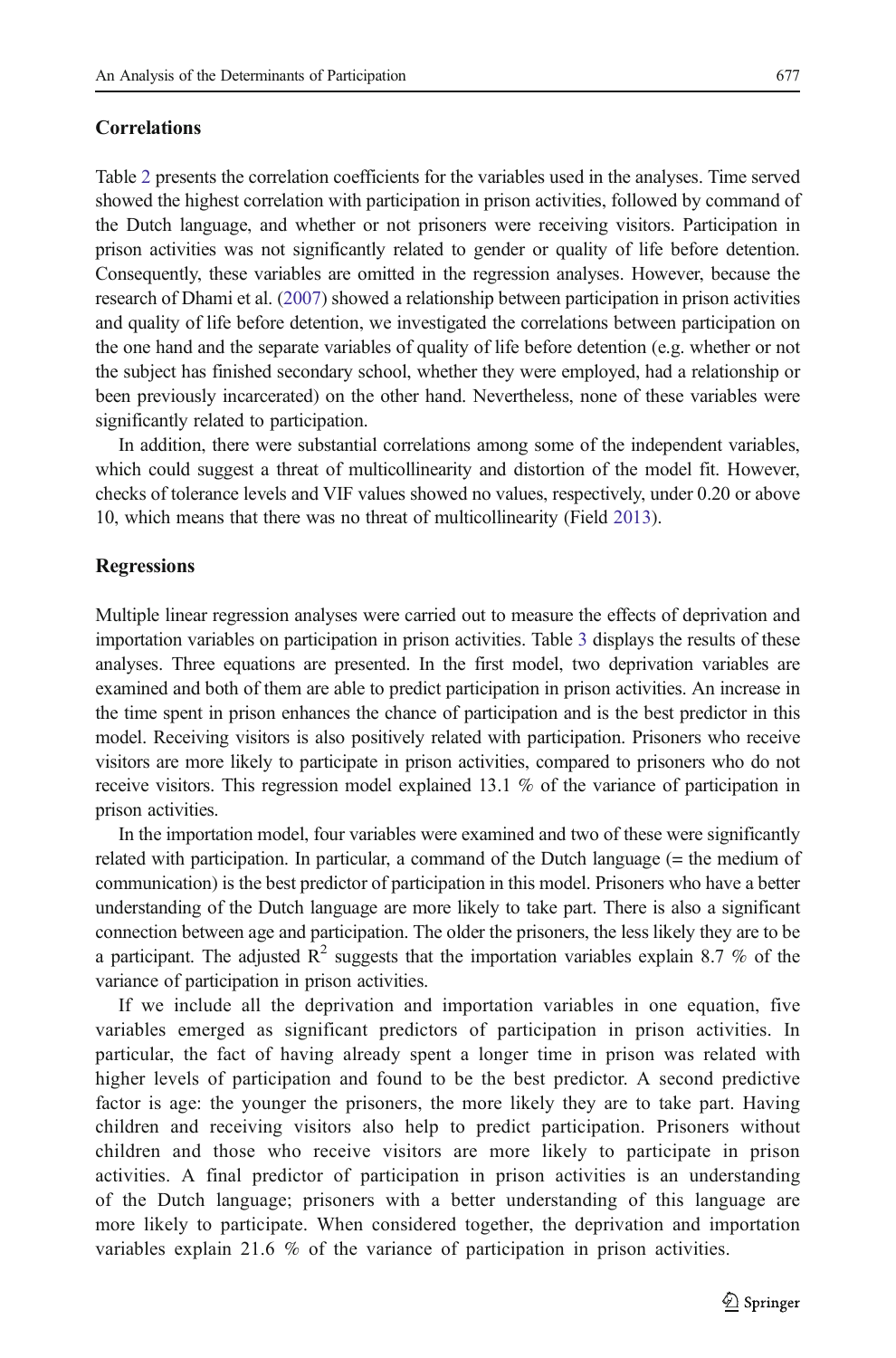<span id="page-9-0"></span>

| Table 2 Bivariate correlations for the | regression variables |           |                |                 |                |               |                |           |                |               |        |                |                |
|----------------------------------------|----------------------|-----------|----------------|-----------------|----------------|---------------|----------------|-----------|----------------|---------------|--------|----------------|----------------|
| Variables                              |                      | 2         | 3              | 4               | 5              | $\circ$       | 冖              | ∞         | ᢀ              | 9a            | 9b     | 9c             | $\mathfrak{g}$ |
| . Participation in prison activities   | 1.00                 |           |                |                 |                |               |                |           |                |               |        |                |                |
| 2. Receiving visitors                  | .168**               | 00.1      |                |                 |                |               |                |           |                |               |        |                |                |
| 3. Time served                         | $.329***$            | 072       | 00.1           |                 |                |               |                |           |                |               |        |                |                |
| 4. Gender                              | 008                  | $1.57***$ | $\overline{0}$ | $\overline{00}$ |                |               |                |           |                |               |        |                |                |
| 5. Age                                 | $-.145***$           | 069       | 040            | 090             | $\overline{0}$ |               |                |           |                |               |        |                |                |
| 6. Nationality                         | $103*$               | $.297**$  | $080 -$        | $.119*$         | 078            | $\frac{8}{1}$ |                |           |                |               |        |                |                |
| 7. Command of the Dutch language       | $-219***$            | $-422***$ | .044           | .081            | .061           | $.617**$      | 00.1           |           |                |               |        |                |                |
| 8. Having children                     | $-.106*$             | .178**    | $-0.009$       | $.232***$       | $448**$        | .067          | $\overline{0}$ | 00.1      |                |               |        |                |                |
| 9. Quality of life before detention    | .004                 | .076      | .002           | $-0.020$        | 620.           | 040           | .013           | $.157***$ | $\frac{8}{10}$ |               |        |                |                |
| 9a. Finished secondary school          | .035                 | 028       | 010            | $-0.026$        | $.133***$      | $.123**$      | $115*$         | 006       | $.502***$      | $\frac{8}{1}$ |        |                |                |
| 9b. Employed before detention          | .037                 | $.139***$ | $.098*$        | $\overline{0}$  | $.127***$      | .044          | $-0.058$       | $.172***$ | $.537***$      | $115*$        | 0.00   |                |                |
| 9c. Having a partner                   | $-025$               | $211**$   | 0.058          | $^{009}$        | 088            | .069          | 077            | $.413***$ | $331**$        | 016           | $106*$ | $\overline{0}$ |                |
| 9d. First time in prison               | .076                 | .064      | 039            | 035             | *660           | $.114*$       | $.246***$      | .054      | 346**          | $110*$        | 062    | .044           | 1.00           |
|                                        |                      |           |                |                 |                |               |                |           |                |               |        |                |                |

Note. \* $p \le 0.05$ , \*\*  $p \le 0.01$ Note. \*p≤.05, \*\* p≤.01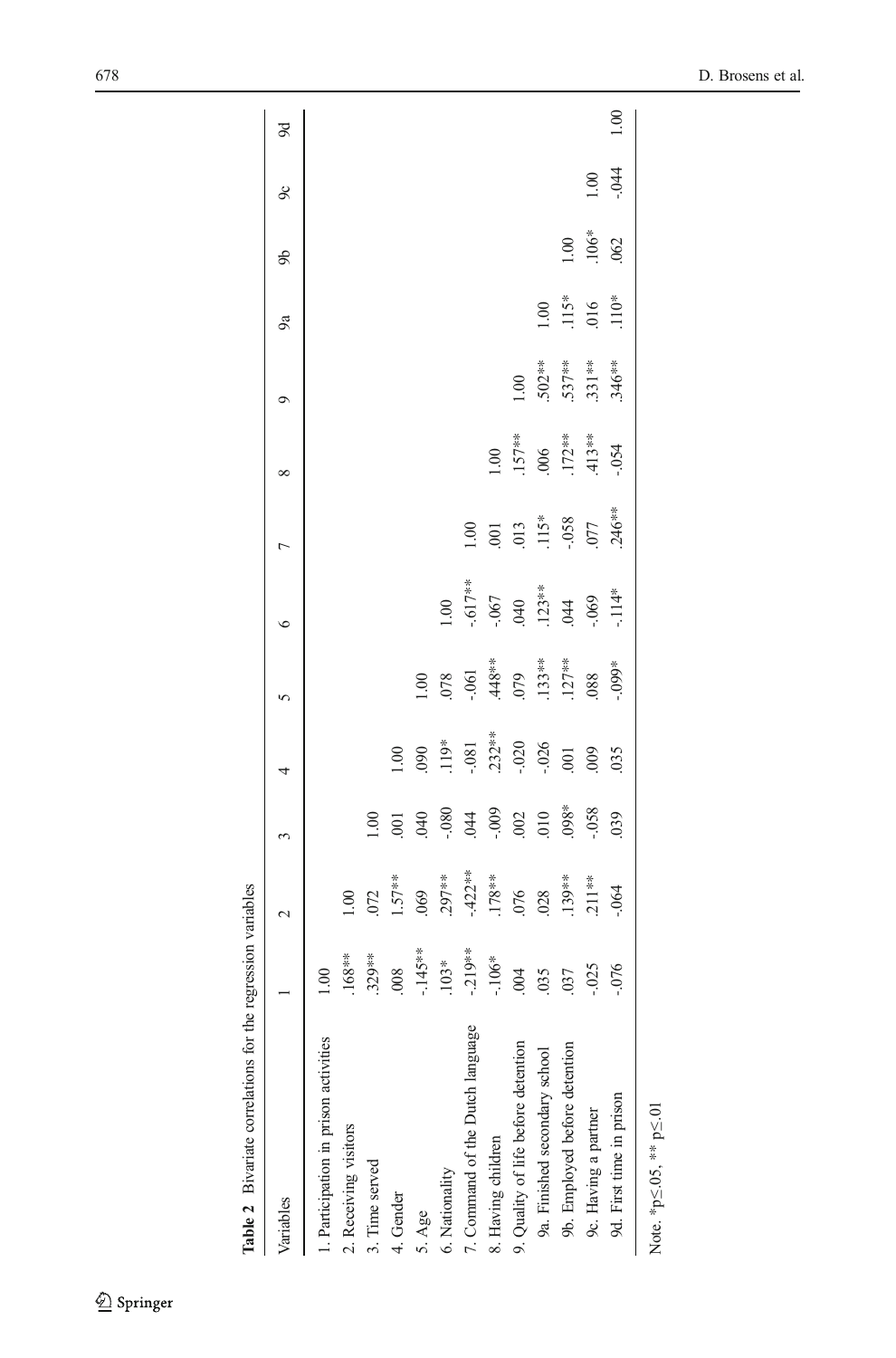|                               | Model 1: individual<br>deprivation model<br>$(n=421)$ |      | Model 2: importation<br>model $(n=398)$ |         | Model 3: integrated<br>model $(n=361)$ |         |
|-------------------------------|-------------------------------------------------------|------|-----------------------------------------|---------|----------------------------------------|---------|
|                               | $b$ (se)                                              | β    | $b$ (se)                                | β       | $b$ (se)                               | β       |
| Deprivation variables         |                                                       |      |                                         |         |                                        |         |
| Receiving visitors            | $.344*(.094)$                                         | .166 |                                         |         | $.340*(.111)$                          | .165    |
| Time served                   | $.521**$ $(.075)$                                     | .371 |                                         |         | $.527**$ $(.076)$                      | .330    |
| Importation variables         |                                                       |      |                                         |         |                                        |         |
| Age                           |                                                       |      | $-.015*(.005)$                          | $-165$  | $-0.016**$ (.005)                      | $-.180$ |
| Nationality                   |                                                       |      | $-107(0.117)$                           | $-.055$ | $-.065(.112)$                          | $-.034$ |
| Command of the Dutch language |                                                       |      | $-.323**(.072)$                         | $-.271$ | $-.175*(.075)$                         | $-.148$ |
| Having children               |                                                       |      | $-.139(.102)$                           | $-.073$ | $-.201*$ (.100)                        | $-.108$ |
| Adjusted $R^2$                | .131                                                  |      | .087                                    |         | .216                                   |         |

<span id="page-10-0"></span>Table 3 Regression results predicting participation in prison activities

Note. b=unstandardized regression coefficient; se=standard error; β=standardized regression coefficient \*p≤.05, \*\* p≤.001

# **Discussion**

#### Participation in Prison Activities

The current study investigates the power of individual (importation) and prison life (deprivation) characteristics to predict participation in prison activities. Understanding the predictors of participation is important because there are numerous positive outcomes associated with it (e.g. reduction of recidivism——Kim and Clark [2013;](#page-17-0) improvement of wellbeing and social capital—Digennaro [2010](#page-16-0); improvement of literacy skills—Greenberg et al. [2007](#page-16-0); and reduction of misconduct—Lahm [2009\)](#page-17-0). Nevertheless, most studies focus on those inmates who do take part in prison activities (e.g. Manger et al. [2010](#page-17-0); Martos-García et al. [2009\)](#page-17-0), but overlook those who do not take part (Brosens [2013;](#page-15-0) Johnsen [2001\)](#page-17-0).

The results of our study demonstrate that the deprivation model is more powerful in explaining inmates' participation in prison activities than the importation model. Nevertheless, participation is best explained by a combination of the two models. However, since more importation and deprivation variables could be included in the models, the results of this study should be cautiously interpreted (further discussion about this aspect can be found in the section about limitations and future research). Nevertheless, our study has indicated that several deprivation and importation variables are related with participation in prison programmes. As this is one of the first studies to investigate the relationship between the importation/deprivation frameworks and prisoners' participation in prison programmes, it can provide input for further research.

The deprivation variable that contributes most to explaining prisoners' participation is time served. The finding that the likelihood of becoming engaged increases when prisoners have been incarcerated for a longer period of time is compatible with the research of Dhami et al. ([2007](#page-16-0)). There are a number of possible explanations. A first explanation can be found in the prisonization process through which prisoners are shaped and transformed by the correctional environment (Clemmer [1940\)](#page-15-0), since prison activities are one aspect of this environment.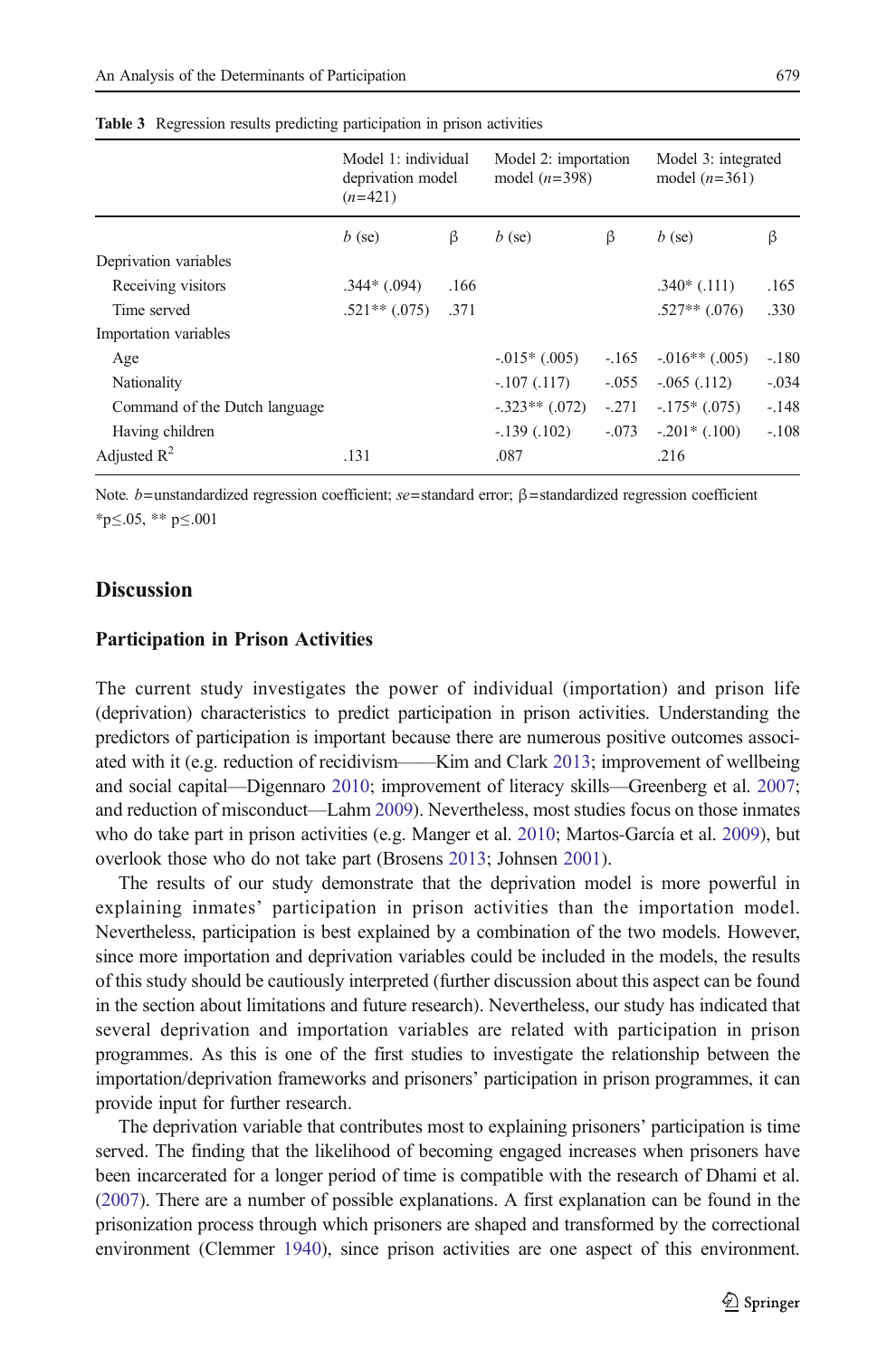Dhami et al. [\(2007\)](#page-16-0) mention that an official sentence plan can influence the participation level of individual prisoners. However, further research is necessary to investigate the extent to which prisoners in Belgium have official sentence plans, and if these effectively serve as a motivating factor for participation in prison activities. Furthermore, prisoners who have been incarcerated for a long period of time may be more informed about the possibility of prison activities and more likely to go along with the norms of prison life. On top of this, at the start of the detention period, it is probable that prisoners will have other concerns (e.g. appearance before the court, employment, housing, family matters, etc.) and will not be so interested in the prison activities.

Research into the relationship between time served and the motivating/demotivating factors for participation in prison programmes could provide a greater insight into whether the reasons for (not) taking part differ between prisoners with a shorter and those with a longer current sentence length. For instance, research into the motives behind participation in prison activities has shown that prisoners have the choice of either 'using' their time in prison or 'filling in' their time. When people 'use their time', their participation in prison programmes might be the result of a motivation to improve themselves, while participation as 'filling in time' might be the result of a wish to alleviate boredom (Dhami et al. [2007\)](#page-16-0). Additional research could shed light on the predictors of the experience of these different kinds of motives. Who are the prisoners who participate to fill in their time? Who are those who prefer to use their time? Is there a difference between prisoners with a short and those with a longer current sentence length? Manger et al. ([2010](#page-17-0)) have investigated the relationship between time served and the motivating factors influencing participation in educational courses while in prison. They found that prisoners with longer sentences are more likely to follow educational courses because they want to prepare for life after release and to acquire knowledge and skills. Those with a longer sentence length are thus more likely to 'use their time', as opposed to 'filling in their time'. Nevertheless, research into the relationship between time served and motivating/demotivating factors affecting participation in other kinds of prison programmes is scarce.

Besides time served, receiving visitors is also positively related with participation in prison activities. This is in line with previous research: prisoners who receive visitors are more likely to take part in educational courses while in prison, compared to their fellow inmates who do not receive visitors (Rose [2004](#page-17-0)). In addition, some academics have found that having visitors reduces the likelihood of being involved in prison misconduct (e.g. Cochran [2012](#page-15-0)). Perhaps it is possible that prisoners who receive visitors want to maintain their social ties to society and choose more positive forms of behaviour in prison, for instance through participation in prison activities.

The importation variables that are related with participation in prison activities are younger age, good understanding of the Dutch language and having no children. In terms of age, we could find no previous studies investigating the relationship between age and participation in multiple prison activities. However, considering sports, Condon et al. ([2008](#page-16-0)) mention that young prisoners in particular get more exercise in prison than outside. In some correctional institutions, older prisoners are denied access to the gym because they are not considered adequately fit. The relationship between age and participation in education has already been investigated, but the findings are inconsistent. In different examples of research, the youngest (18–24 years) and oldest (45+) age groups were shown to be underrepresented in the participation rates (Eriksson Gustavsson and Samuelsson [2009](#page-16-0); Gunnlaugsson and Ragnarsson [2009](#page-16-0)). The study by Manger et al. [\(2013\)](#page-17-0) has shown that participation rates decrease slightly when age increases.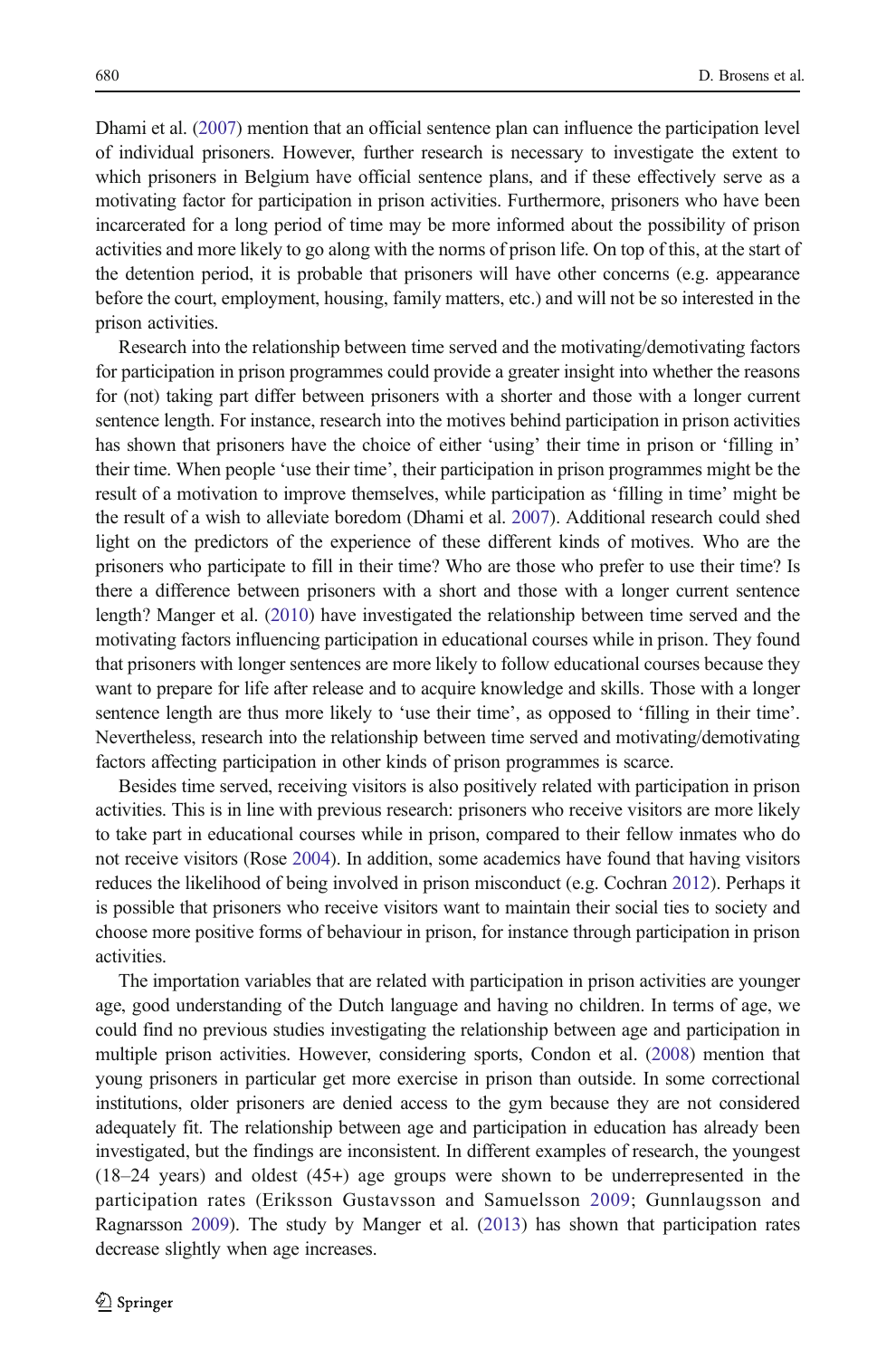Concerning the relationship between an understanding of the Dutch language and participation, we can suggest some possible explanations. As most of the activities are offered in Dutch, it is a sound conclusion that the better the understanding of the language, the higher the possibility of getting involved in one or more prison activities. This is in line with the conclusion of Barnoux and Wood [\(2013\)](#page-15-0), which states that foreign national prisoners experience language problems during their detention. Molleman and Leew [\(2012\)](#page-17-0) also argue that cultural minorities are less positive about the delivery of programmes, possibly due to language problems. Our research builds on these findings, indicating that an understanding of the language explains more about participation in prison programmes than nationality. This means that the language people speak and their nationality should not be considered synonymous; there are Belgian prisoners who experience language difficulties and foreign prisoners who have mastered the Dutch language sufficiently. Providing an explanation as to why prisoners without children are more likely to participate is more difficult. We assume that this is connected with age because it is generally the younger prisoners who have no children.

Conversely to the research of Dhami et al. ([2007\)](#page-16-0), our study does not suggest any relationship between quality of life before detention (importation) and inmates' participation in prison activities. Furthermore, the separate variables (i.e. whether or not a prisoner was previously employed, has finished secondary school, has a partner or has been previously incarcerated) were found not to be related to participation. Previous research has frequently shown that the majority of people who come into contact with the prison system are socially excluded: for instance, in terms of having poor prospects on the labour market, or educational and familial disadvantages (Social Exclusion Unit [2002\)](#page-18-0). The fact that participation is equally divided among prisoners who have had bad and good qualities of life before detention is possibly an indication that those people who have been excluded from society can be offered opportunities during their imprisonment to help bring them back into civic society, rather than further exclude them.

### Limitations and Future Research

A number of the limitations of this study are noteworthy. One initial shortcoming is that only prisoners of a single remand prison participated in our research. The inclusion of prisoners of other correctional institutions—both prisoners remanded in custody and convicted prisoners—would enrich the data and give insights into the participation differences and similarities among various prison populations. Furthermore, because of the small number of women included in our study, the results concerning gender should be cautiously interpreted. It might be interesting to increase the number of female respondents and investigate how the importation and deprivation variables affect men and women differently. Since gender-responsive literature has shown that there are notable differences between male and female inmates (e.g. Bloom et al. [2005;](#page-15-0) Schram et al. [2004](#page-17-0)), it might be the case that by analysing them separately, differences in these variables arise. Furthermore, since our research points out that prisoners with children are less likely to participate in prison activities, it would be interesting to differentiate fathers from mothers. For example, research from the United States has shown that mothers and fathers are equally likely to participate in employment and educational courses, while mothers are more likely to attend parenting and childrearing courses (Glaze and Maruschak [2008](#page-16-0)). Further research in Flanders and other European areas could provide insight into the programmes in which male and female parents are more or less likely to take part.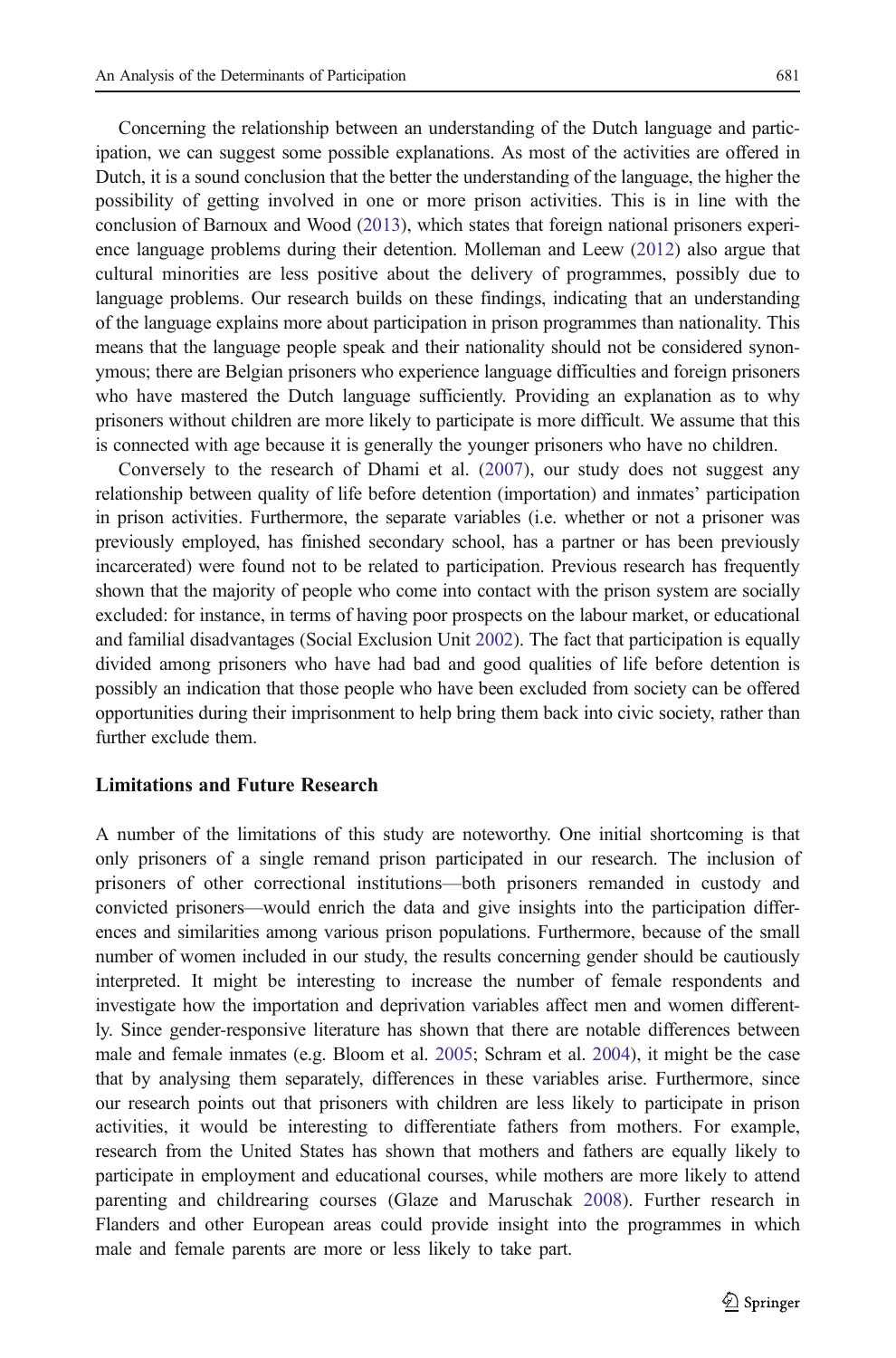The fact that only one prison was involved in this study explains why the amount of deprivation variables is also limited. By conducting the research in several different correctional institutions, more deprivation variables could be included: for instance, security level (minimum, medium, or maximum) (Cao et al. [1997](#page-15-0); Dye [2010\)](#page-16-0) or the level of overcrowding (Dye [2010\)](#page-16-0). Although we do have information about the level of overcrowding and the security level of the prison in which the research took place, we could not include these variables in the analyses because we were not able to compare them with other correctional institutions that are less/more overcrowded and/or have a different level of security. Besides this, the number of importation variables could also be increased. Prisoners bring their own attitudes, values, beliefs and past experiences into prison, which are not considered in our study; these might include histories of mental illness, juvenile incarceration (Cao et al. [1997\)](#page-15-0) and seriousness of criminal case (Lahm [2008](#page-17-0); van der Laan and Eichelsheim [2013\)](#page-18-0).

Furthermore, despite the fact that the questionnaire was available in 13 languages, some prisoners could not be involved in the study due to linguistic limitations. This was however only a small proportion of the whole prison population. Of all the refusals (26 %), only 6.5 % reported language barriers; there was no possibility of their taking part in the research since the questionnaire was not available in a language they had mastered.

A fourth limitation concerns the fact that visitation is not included as a measure of the depended variable (i.e. participation in prison activities). Some academics might question this since, in particular studies, visitation is considered as a type of programming (e.g. Blowers and Blevins [2015](#page-15-0); Hoffmann et al. [2010](#page-17-0)). The range of prison activities included in our study is based on Flemish legislation concerning activities and services for prisoners. In Flanders, there is a 'Decree on the organisation of care and services for prisoners', which states that there must be a selection of high-quality programmes offered in each prison encompassing culture, education, health, sport, vocational training and wellbeing. The request to set up a research project came from the activity providers responsible for these kinds of programmes. This created the opportunity to form a steering committee (members were representatives of each sector offering activities in the respective prison, along with the coordinator of these activities and two academics) and to co-construct the research. The steering committee made the decision to focus exclusively on the activities for which they were responsible (Brosens et al. [2015\)](#page-15-0), and to exclude (for instance) visitation. In this article, however, we made the choice to differentiate therapeutic (i.e. wellbeing and health) from non-therapeutic programmes, as not all prisoners were eligible to participate in treatment programmes, while all prisoners could voluntarily participate in all the activities included in our study (i.e. culture, education, sport and vocational training). Nevertheless, it would be interesting to investigate which importation and deprivation variables are related with participation in therapeutic programmes, or in other types of programmes, like visitation. Furthermore, some previous studies consider the measures we included as deprivation characteristics—related with prison activity participation—as predictors of negative behavioural responses to imprisonment (e.g. Dye [2010;](#page-16-0) Lahm [2008;](#page-17-0) van der Laan and Eichelsheim [2013](#page-18-0)).

Fifth, previous research has shown that participation in certain prison programmes can have diverse positive effects. For instance, by going to the library, prisoners may increase their literacy skills (Greenberg et al. [2007\)](#page-16-0); participants of (vocational) education have better employment patterns after release (Lawrence et al. [2002;](#page-17-0) Vacca [2004](#page-18-0)) and are less frequently involved in misconduct (Lahm [2009](#page-17-0)). In addition, participants of sports activities are also less frequently involved in disciplinary violations during imprisonment (Martos-García et al. [2009](#page-17-0); Meek and Lewis [2014](#page-17-0)). As some of these positive effects are related with participation in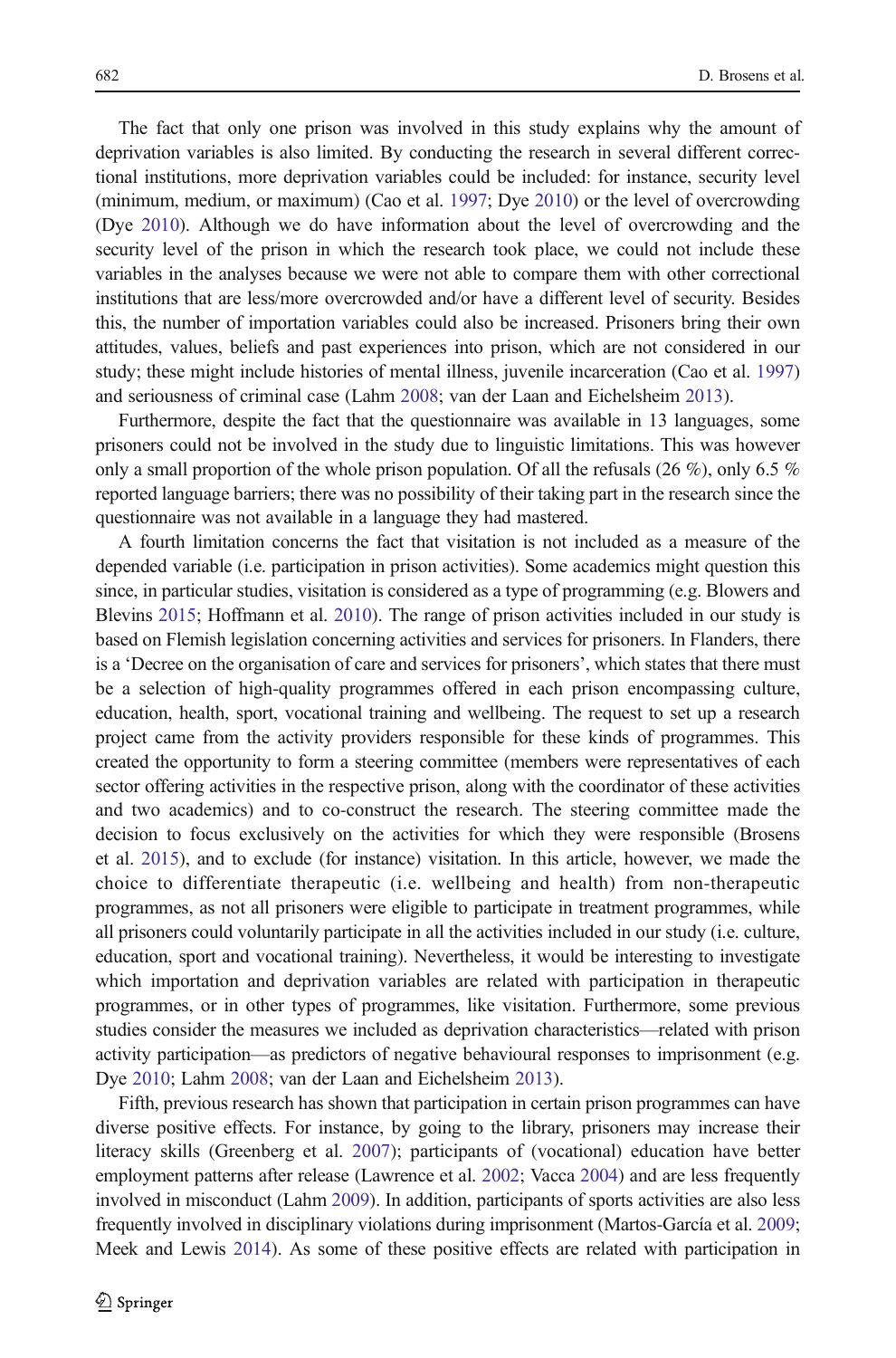certain prison programmes, it would be interesting to investigate the relationship between deprivation and importation characteristics and participation in specific prison activities. By doing this, one could investigate which features could be expected to increase the participation rate and effect(s) of certain programmes.

Lastly, the results of our study are limited because cross-sectional data are used, through which the causal relationship between the independent and dependent variables cannot be determined. For instance, it is not clear whether or not visitation and participation in other prison activities were happening simultaneously, or which came first.

#### Implications for Policy and Practice

Notwithstanding the above limitations, the research project shows that an examination of prisoners' characteristics and features related to imprisonment can contribute to an understanding of participation in prison activities. This study not only concentrates on participants (i.e. the group of prisoners on whom most previous studies concerning participation in prison programmes are focused—e.g. Manger et al. [2010;](#page-17-0) Martos-García et al. [2009](#page-17-0)), but also on those who do not take part. Non-participants are frequently overlooked in previous research (Brosens [2013](#page-15-0); Johnsen [2001\)](#page-17-0). Consequently, this study provides an insight into the profile of prisoners who are most vulnerable to being excluded from participation in prison programmes. Knowing that participation has several positive effects (e.g. reduction of recidivism—Kim and Clark [2013](#page-17-0); improvement of wellbeing and social capital—Digennaro [2010](#page-16-0); improvement of literacy skills—Greenberg et al. [2007](#page-16-0)), it is important that policy and practice devote special attention to these vulnerable groups. The implications for policy and practice with regard to importation and deprivation variables are described below.

Concerning the importation variables, the study first points to the importance of age for participation. Given the significance of age, policy makers and activity providers should consider the prison population as a heterogeneous group with diverse characteristics, needs and competences. Nowadays, it is clearly the case that younger prisoners in particular engage more readily in prison activities. Mueller-Johnson and Dhami [\(2009\)](#page-17-0), and Wahidin ([2006](#page-18-0)), have indicated that correctional institutions focus their resources and facilities—such as training, education and resettlement programmes—on the younger prison population. Snyder et al. ([2009](#page-17-0)) state that this not only concerns (vocational) education programmes, but that recreational programmes are also mostly geared towards the majority population (i.e. younger and more able-bodied prisoners). Wahidin [\(2006\)](#page-18-0) considers this to be ageism. For instance, when correctional staff are faced with limited resources, they are less likely to involve older prisoners in their educational or training activities, because they assume that older people are less likely to find employment after release (Wahidin [2006\)](#page-18-0). Nevertheless, older people also have a great many individual competences and, consequently, different strategies could be developed for particular age groups, taking into account the specific needs of each.

An acknowledgement of the prison population as heterogeneous relates not only to age, but also to the language(s) prisoners have mastered. Although Flemish prisons contain a large number of foreign inmates (Snacken [2007\)](#page-17-0), the majority of the respondents in our study have a reasonable or good command of the Dutch language. However, there is still a considerable proportion of prisoners who have little or no understanding of Dutch and therefore cannot participate, since most of the activities are offered in Dutch. Policy makers and activity providers could dedicate themselves to informing foreign national prisoners about the provision of Dutch language courses.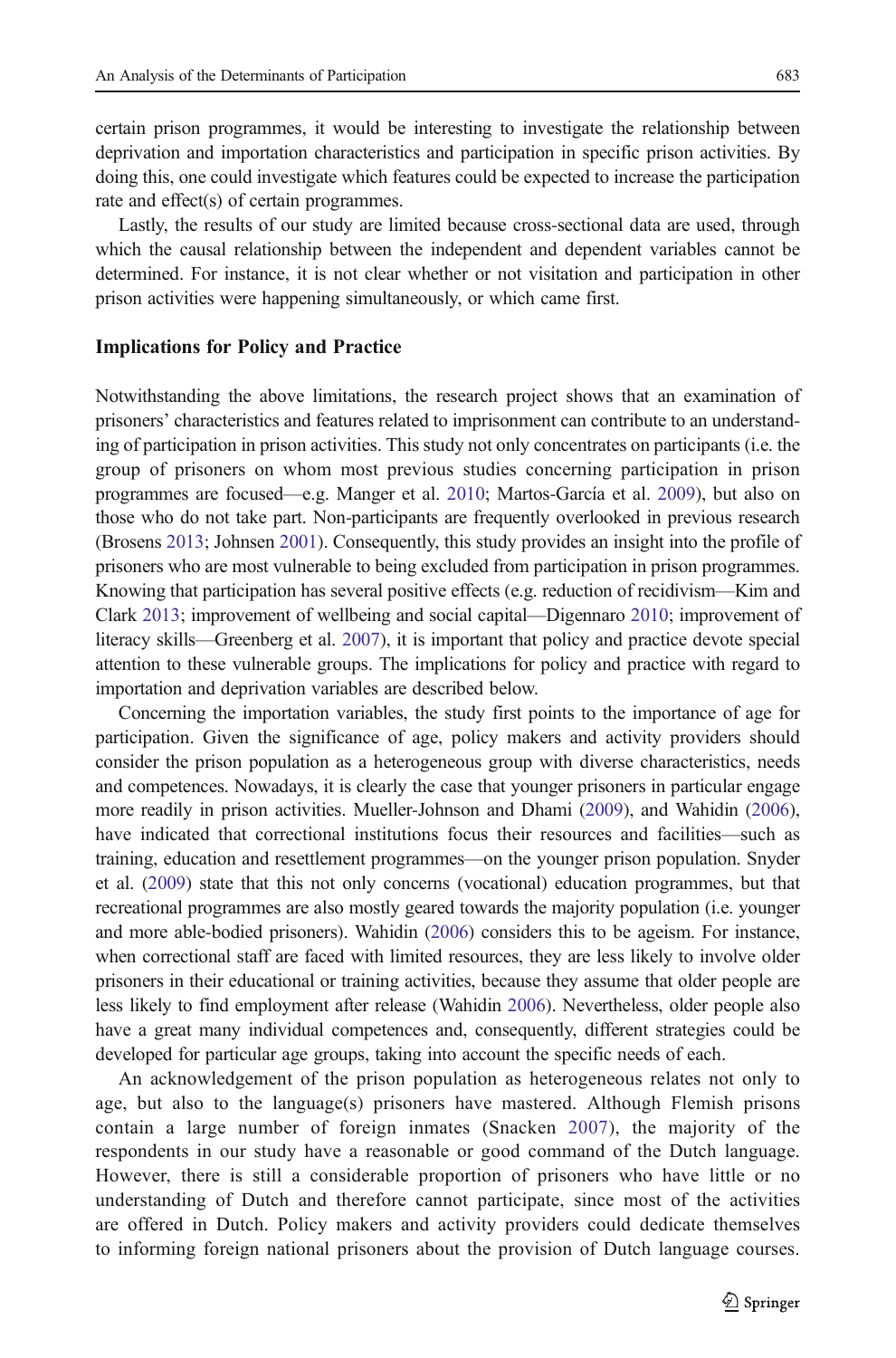<span id="page-15-0"></span>In addition, whether prisoners have a good or a rudimentary understanding of the Dutch language, they can still participate in prison activities for which a certain level of Dutch is required.

Finally, previous research has shown that the prison population is predominantly from the underclass: that is, from the most disadvantaged groups in society. Their level of education is almost always lower than the national average (de Maeyer [2005\)](#page-16-0), a large proportion of this class has health problems (Binswanger et al. 2009; Møller et al. [2007\)](#page-17-0) and a large proportion has a low socio-economic position (Friestad [2010\)](#page-16-0). Our research has shown that the majority of prisoners participate in at least one prison activity. Activity providers could explore the possibility of using prison activities to serve as a bridge towards participation in social services in society, in order to reduce recidivism.

With regard to the deprivation variables, the significance of receiving visitors for participation has been identified. Prisoners who receive visitors participate more often in prison activities, compared to prisoners who never receive visitors. For this latter group (or for prisoners who rarely have visitors), volunteers (e.g. moral consultants, chaplains, etc.) could play a valuable role. The interactions between the prisoner and the volunteer could possibly help to offset the day-to-day strains of prison life (Cochran and Mears 2013). It could be a challenge for policy makers and correctional institutions to enlarge the existing volunteer workforce.

#### **References**

- Barnoux, M., & Wood, J. (2013). The specific needs of foreign national prisoners and the threat to their mental health from being imprisoned in a foreign country. Aggression and Violent Behavior, 18(2), 240-246.
- Best, M. P. (1999). Keeping prisoners active in an increasingly difficult economic environment. In  $12^{th}$ Conference of directors of the prison administration (CDAP) – proceedings (pp. 75–105). Strasbourg: Council of Europe Publishing.
- Binswanger, I. A., Krueger, P. M., & Steiner, J. F. (2009). Prevalence of chronic medical conditions among jail and prison inmates in the USA compared with the general population. Journal of Epidemiology and Community Health, 63(11), 912–919.
- Birchwood, D., Roberts, K., & Pollock, G. (2008). Explaining differences in sport participation rates among young adults: evidence from the South Caucasus. European Physical Education Review, 14(3), 283–298.
- Bloom, B., Owen, B., & Covington, S. (2005). A summary of research, practice, and guiding principles for women offenders. The gender-responsive strategies project. Approach and findings. U.S. Department of Justice - National Institute of Corrections. [http://www.centerforgenderandjustice.org/assets/files/](http://www.centerforgenderandjustice.org/assets/files/bloomowensummaryofrpg.pdf) [bloomowensummaryofrpg.pdf](http://www.centerforgenderandjustice.org/assets/files/bloomowensummaryofrpg.pdf). Accessed 20 April 2015.
- Blowers, A. N., & Blevins, K. R. (2015). An examination of prison misconduct among older inmates. Journal of Crime and Justice, 38(1), 96–112.
- Brosens, D. (2013). Participation in prison programmes: encouraging and discouraging factors. In P. Ponsaers, A. Crawford, J. de Maillard, J. Shapland, & A. Verhage (Eds.), Crime, violence, justice and social order. Monitoring contemporary security issues (pp. 275–298). Antwerpen: Maklu.
- Brosens, D., De Donder, L., Dury, S., & Verté, D. (2015). Building a research partnership in a prison context: From collaboration to co-construction. Sociological Research Online, 20(3), doi: [10.5153/sro.3693.](http://dx.doi.org/10.5153/sro.3693)
- Cao, L., Zhao, J., & Van Dine, S. (1997). Prison disciplinary tickets: a test of the deprivation and importation models. Journal of Criminal Justice, 25(2), 103–113.
- Clemmer, D. (1940). The prison community. New York: Holt, Rinehart and Winston.
- Cochran, J. C. (2012). The ties that bind or the ties that break: examining the relationship between visitation and prisoner misconduct. Journal of Criminal Justice, 40(5), 433–440.
- Cochran, J. C., & Mears, D. P. (2013). Social isolation and inmate behavior: a conceptual framework for theorizing prison visitation and guiding and assessing research. Journal of Criminal Justice, 41(4), 252–261.
- Committee of Ministers. (2006). Recommendation Rec(2006)2 of the committee of ministers to member states on the European prison rules. <http://www.refworld.org/docid/43f3134810.html>. Accessed 5 March 2014.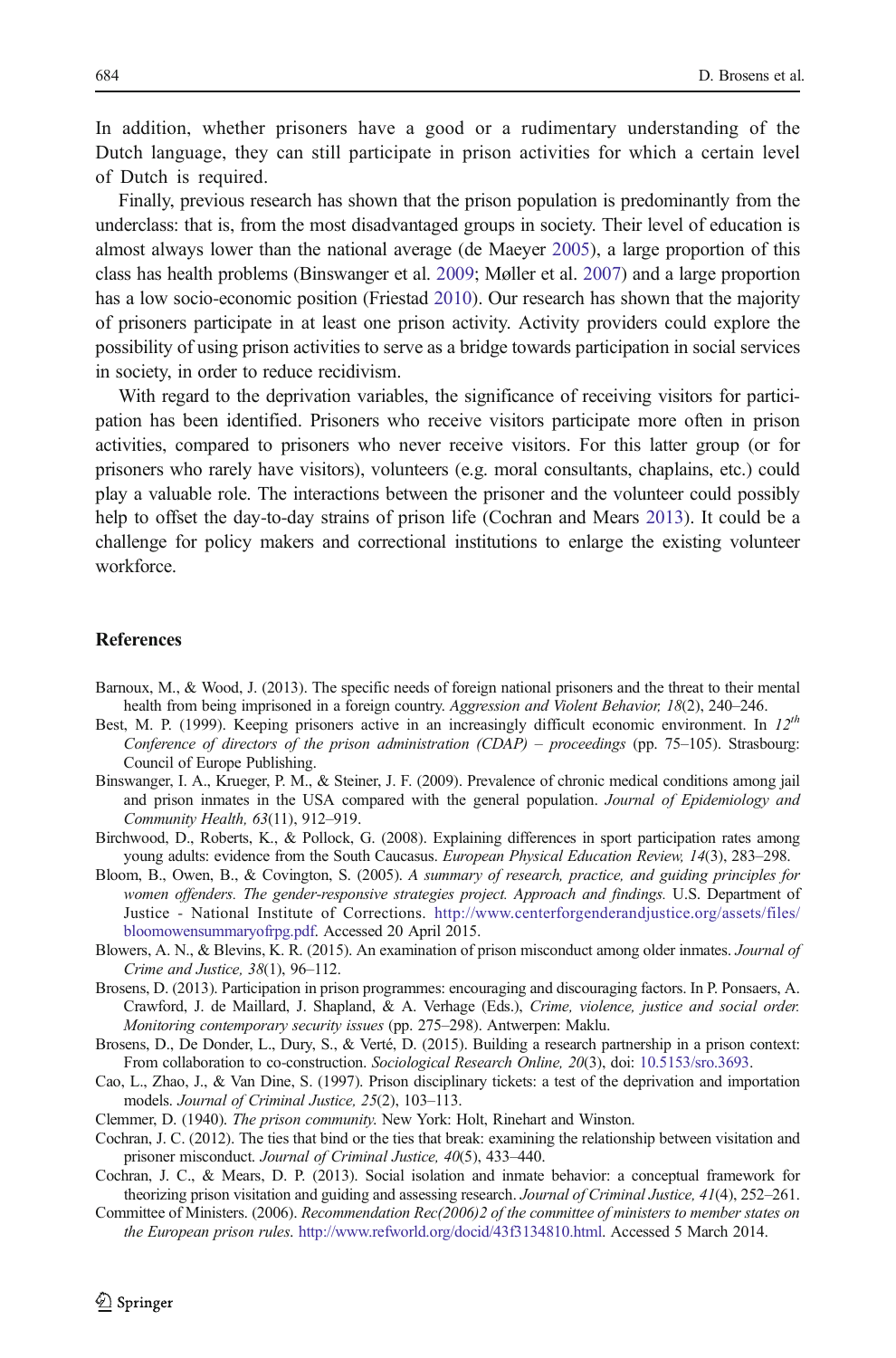- <span id="page-16-0"></span>Condon, L., Hek, G., & Harris, F. (2008). Choosing health in prison: prisoners' views on making healthy choices in english prisons. Health Education Journal, 67(3), 155–166.
- Crittenden, C. (2013). Gender and programming: A comparison of program availability and participation in U.S. Prisons for men and women. (Doctoral dissertation). University of South Carolina, Columbia. [http://](http://scholarcommons.sc.edu/etd/609) [scholarcommons.sc.edu/etd/609](http://scholarcommons.sc.edu/etd/609). Accessed 14 March 2014.
- Cullen, F. T., & Jonson, C. L. (2011). Rehabilitation and treatment programs. In J. Q. Wilson & J. Petersilia (Eds.), Crime and public policy (2nd ed., pp. 293–344). New York: Oxford University Press.
- De Donder, L., et al. (2014). Lifelong learning in old age: results from the Belgian ageing studies. Procedia -Social and Behavioral Sciences, 116, 513–517.
- De Maeyer, M. (2005). Literacy for special target groups: Prisoners. (Paper commissioned for the EFA Global Monitoring Report 2006, literacy for life). UNESCO.
- Dhami, M. K., Ayton, P., & Loewenstein, G. (2007). Adaptation to imprisonment: indigenous or imported? Criminal Justice and Behavior, 34(8), 1085–1100.
- Digennaro, S. (2010). Playing in the jail: sport as psychosocial tool for inmates. International Review on Sport & Violence, 2, 4–24.
- Dobbs, R. R., & Courtney, A. W. (2005). Prison culture. In M. Bosworth (Ed.), *Encyclopedia of prisons &* correctional facilities (pp. 720–724). New York: Sage.
- Dye, M. H. (2010). Deprivation, importation, and prison suicide: combined effects of institutional conditions and inmate composition. Journal of Criminal Justice, 38(4), 796–806.
- Eriksson Gustavsson, A. L., & Samuelsson, S. (2009). Sweden. In O.-J. Eikeland, T. Manger, & A. Asbjørnsen (Eds.), Education in prisons: Prisoners' educational backgrounds, preferences and motivation (pp. 153– 176). Copenhagen: Nordic Council of Ministers.
- Field, A. (2013). Discovering statistics using IBM SPSS statistics. 4<sup>th</sup> edition. New York: Sage.
- Flemish Government. (2000). Strategic plan of the Flemish community. mission, guiding principles, ambitions, strategies and critical success factors. Brussels: Department of welfare, health and family. [http://www4.](http://www4.vlaanderen.be/wvg/welzijnensamenleving/hulpaangedetineerden/documentatie/Documents/strategischplanhulpendienstverleningaangedetineerden.pdf) [vlaanderen.be/wvg/welzijnensamenleving/hulpaangedetineerden/documentatie/Documents/](http://www4.vlaanderen.be/wvg/welzijnensamenleving/hulpaangedetineerden/documentatie/Documents/strategischplanhulpendienstverleningaangedetineerden.pdf) [strategischplanhulpendienstverleningaangedetineerden.pdf.](http://www4.vlaanderen.be/wvg/welzijnensamenleving/hulpaangedetineerden/documentatie/Documents/strategischplanhulpendienstverleningaangedetineerden.pdf) Accessed 27 February 2013 [In Dutch].
- Flemish Government. (2013). Decree on the organization of care and services for prisoners (pp. 22457–22462). Bulletin of Acts, Orders and Decrees. [http://www.ejustice.just.fgov.be/mopdf/2013/04/11\\_1.pdf#Page41.](http://www.ejustice.just.fgov.be/mopdf/2013/04/11_1.pdf%23Page41) Accessed 4 March 2013 [In Dutch].
- French, S. A., & Gendreau, P. (2006). Reducing prison misconducts—what works! Criminal Justice and Behavior, 33(2), 185–218.
- Friestad, C. (2010). Socio-economic status and health in a marginalized group: the role of subjective social status among prison inmates. The European Journal of Public Health, 20(6), 653–658.
- Gallant, D., Sherry, E., & Nicholson, M. (2015). Recreation or rehabilitation? Managing sport for development programs with prison populations. Sport Management Review, 18(1), 45–56.
- Gerber, J., & Fritsch, E. J. (1995). Adult academic and vocational correctional education programs: a review of recent research. Journal of Offender Rehabilitation, 22(1-2), 119–142.
- Glaze, L. E., & Maruschak, L. M. (2008). Parents in prison and their minor children. United States: Bureau of Justice Statistics.
- Goffman, E. (1968). Asylums: Essays on the social situation of mental patients and other inmates. Chicago: Aldine Transaction.
- Gover, A. R., Mackenzie, D. L., & Armstrong, G. S. (2000). Importation and deprivation explanations of juveniles' adjustment to correctional facilities. International Journal of Offender Therapy and Comparative Criminology, 44(4), 450–467.
- Green, B. L., Miranda, J., Daroowalla, A., & Siddique, J. (2005). Trauma exposure, mental health functioning, and program needs of women in Jail. Crime & Delinquency, 51(1), 133–151.
- Greenberg, E., Dunleavy, E., & Kutner, M. (2007). Literacy behind bars. Results from the 2003 national assessment of adult literacy prison survey. U.S. department of education. Washington, DC: National Center for Education Statistics.
- Gröning, L. (2014). Education for foreign inmates in Norwegian prisoners: a legal and humanitarian perspective. Bergen Journal of Criminal Law and Criminal Justice, 2(2), 164–188.
- Gunnlaugsson, H., & Ragnarsson, B. (2009). Iceland. In O.-J. Eikeland, T. Manger, & A. Asbjørnsen (Eds.), Education in prisons: Prisoners' educational backgrounds, preferences and motivation (pp. 67–99). Copenhagen: Nordic Council of Ministers.
- Haney, C. (2003). The psychological impact of incarceration. Implications for postprison adjustment. In J. Travis & M. Waul (Eds.), Prisoners one removed. The impact of incarceration and reentry on children, families and communities (pp. 33–65). Washington DC: The Urban Institute Press.
- Hetland, H., Eikeland, O.-J., Manger, T., Diseth, A., & Asbjørnsen, A. (2007). Educational background in a prison population. The Journal of Correctional Education, 58(2), 145–156.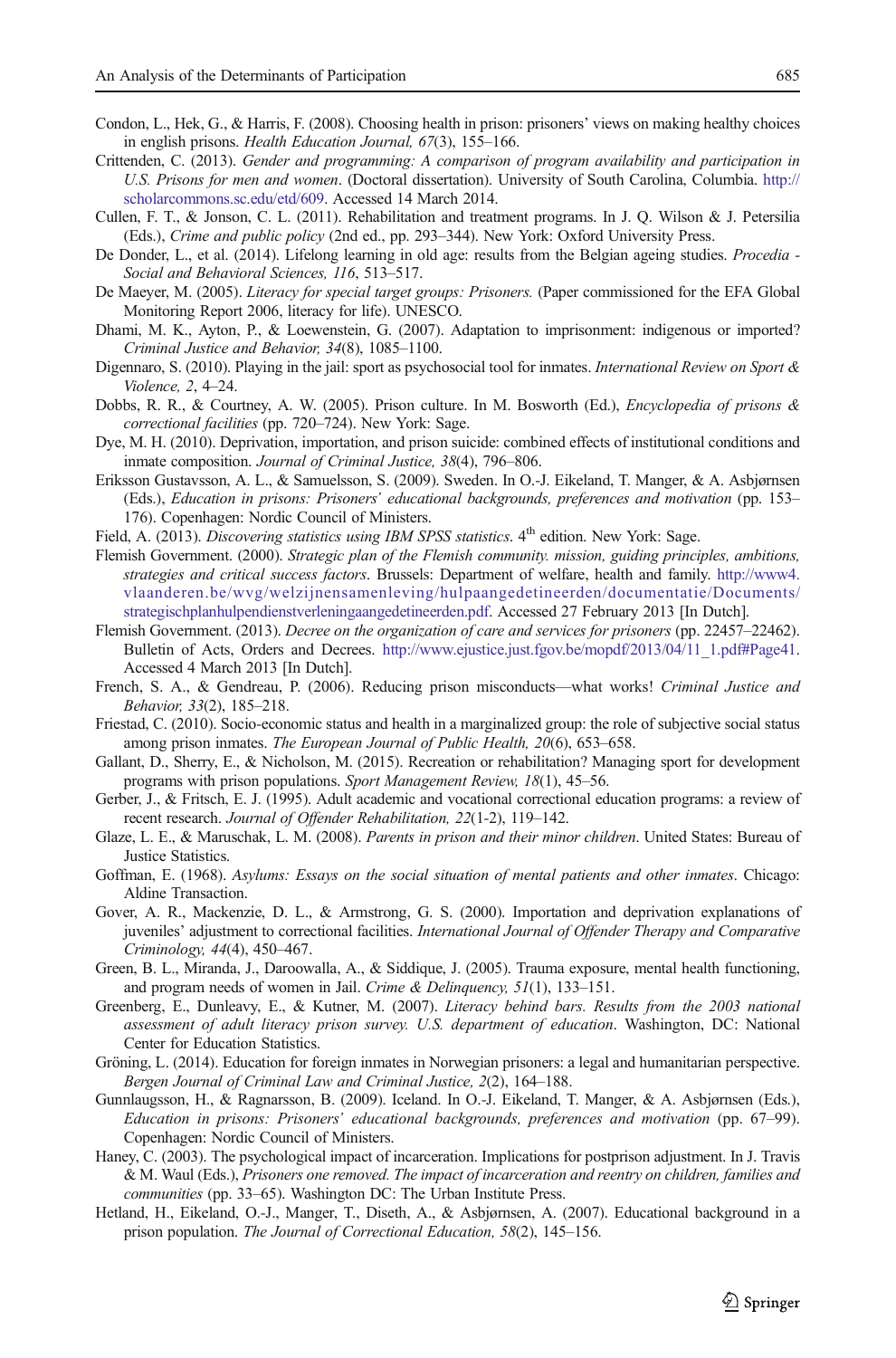- <span id="page-17-0"></span>Hoffmann, H. C., Byrd, A. L., & Kightlinger, A. M. (2010). Prison programs and services for incarcerated parents and their underage children: results from a national survey of correctional facilities. The Prison Journal, 90(4), 397–416.
- Irwin, J., & Cressey, D. R. (1962). Thieves, convicts and the inmate culture. Social Problems, 10(2), 142–155.
- Jiang, S., & Fisher-Giorlando, M. (2002). Inmate misconduct: a test of the deprivation, importation, and situational models. The Prison Journal, 82(3), 335–358.
- Jiang, S., & Winfree, L. T. (2006). Social support, gender, and inmate adjustment to prison life: insights from a national sample. The Prison Journal, 86(1), 32–55.
- Jiang, S., Fisher-Giorlando, M., & Mo, L. (2005). Social support and inmate rule violations: a multilevel analysis. American Journal of Criminal Justice, 30(1), 71–86.
- Johnsen, B. (2001). Sport, masculinities and power relations in prison. (Doctoral dissertation). Norwegian University of Sport and Physical Education, Oslo.
- Kim, R. H., & Clark, D. (2013). The effect of prison-based college education programs on recidivism: propensity score matching approach. Journal of Criminal Justice, 41, 196–204.
- Lahm, K. F. (2008). Inmate-on-inmate assault: a multilevel examination of prison violence. Criminal Justice and Behavior, 35(1), 120–137.
- Lahm, K. F. (2009). Educational participation and inmate misconduct. Journal of Offender Rehabilitation, 48(1), 37–52.
- Lahm, K. F. (2015). Predictors of violent and nonviolent victimization behind bars. An exploration of women inmates. Women & Criminal Justice. doi[:10.1080/08974454.2014.989304](http://dx.doi.org/10.1080/08974454.2014.989304).
- Lawrence, S., Mears, D. P., Dubin, G., & Travis, J. (2002). The practice and promise of prison programming. Washington, DC: Urban Institute: Justice Policy Center.
- Lewis, G., & Meek, R. (2012). Sport and physical education across the secure estate: an exploration of policy and practice. Criminal Justice Matters, 90(1), 32–34.
- Lui, L. (2011). A qualitative analysis of Chinese female offenders' adjustment to prison life. (Doctoral dissertation). University of Hong Kong, China.
- MacKenzie, D. L. (2000). Evidence-based corrections: identifying what works. Crime & Delinquency, 46(4), 457–471.
- Manger, T., Eikeland, O.-J., Diseth, A., Hetland, H., & Asbjørsnsen, A. (2010). Prison inmates' educational motives: are they pushed or pulled? Scandinavian Journal of Educational Research, 54(6), 535–547.
- Manger, T., Eikeland, O. J., & Asbjørnsen, A. (2013). Effects of educational motives on prisoners' participation in education and educational desires. European Journal on Criminal Policy and Research, 19(3), 245–257.
- Martos-García, D., Devís-Devís, J., & Sparkes, A. C. (2009). Sport and physical activity in a high security Spanish prison: an ethnographic study of multiple meanings. Sport, Education and Society, 14(1), 77–96.
- Meek, R. (2014). Sport in prison. Exploring the role of physical activity in correctional settings. London: Routledge.
- Meek, R., & Lewis, G. (2014). The impact of a sports initiative for young men in prison: staff and participant perspectives. Journal of Sport & Social Issues, 38(2), 95–123.
- Molleman, T., & Leew, F. L. (2012). The influence of prison staff on inmate conditions: a multilevel approach to staff and inmate survey. European Journal on Criminal Policy and Research, 18(2), 217–233.
- Møller, L., Stöver, H., Jürgens, R., Gatherer, A., & Nikogosian, H. (2007). Health in prisons: A WHO guide to the essentials in prison health. Copenhagen: World Health Organization Regional Office for Europe.
- Mueller-Johnson, K. U., & Dhami, M. K. (2009). Effects of offenders' age and health on sentencing decisions. The Journal of Social Psychology, 150(1), 77–97.
- Nelson, M., Specian, V. L., Tracy, N. C., & DeMello, J. J. (2006). The effects of moderate physical activity on offenders in a rehabilitative program. Journal of Correctional Education, 57(4), 276–285.
- Peshers, G., & Patterson, G. (2011). Books open worlds for people behind bars. Library services in prison as exemplified by the Münster prison library, Germans' "library of the year 2007". Library Trends, 59(3), 520– 543.
- Rose, C. (2004). Women's participation in prison education: what we know and what we don't know. *Journal of* Correctional Education, 55(1), 78–100.
- Rowe, A. (2007). Importation model. In Y. Jewkes & J. Bennett (Eds.), *Dictionary of prisons and punishment* (pp. 130–131). Cullompton: Willan.
- Schlesinger, R. (2005). Better myself: motivation of African americans to participate in correctional education. Journal of Correctional Education, 56(3), 228–252.
- Schram, P. J., Koons-Witt, B. A., & Morash, M. (2004). Management strategies when working with female prisoners. Women & Criminal Justice, 15(2), 25–50.
- Snacken, S. (2007). Penal policy and practice in Belgium. Crime and Justice, 36(1), 127–216.
- Snyder, C., Wormer, K., Cadha, J., & Jaggers, J. W. (2009). Older adult inmates: the challenges for social work. Social work, 54(2), 117–124.